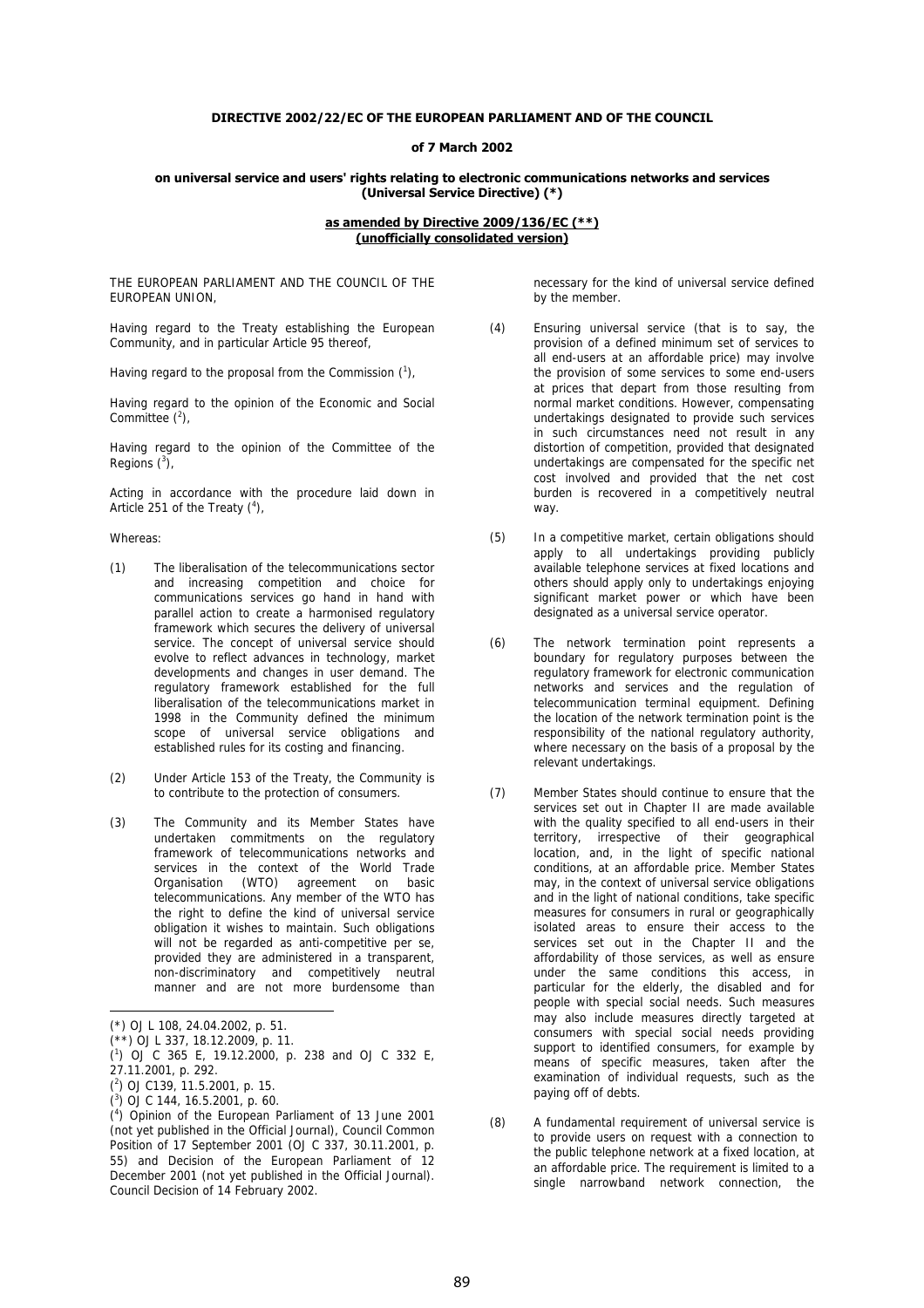provision of which may be restricted by Member<br>States bothe end-user's primary to the end-user's location/residence, and does not extend to the Integrated Services Digital Network (ISDN) which provides two or more connections capable of being used simultaneously. There should be no constraints on the technical means by which the connection is provided, allowing for wired or wireless technologies, nor any constraints on which operators provide part or all of universal service obligations. Connections to the public telephone network at a fixed location should be capable of supporting speech and data communications at rates sufficient for access to online services such as those provided via the public Internet. The speed of Internet access experienced by a given user may depend on a number of factors including the provider(s) of Internet connectivity as well as the given application for which a connection is being used. The data rate that can be supported by a single narrowband connection to the public telephone network depends on the capabilities of the subscriber's terminal equipment as well as the connection. For this reason it is not appropriate to mandate a specific data or bit rate at Community level. Currently available voice band modems typically offer a data rate of 56 kbit/s and employ automatic data rate adaptation to cater for variable line quality, with the result that the achieved data rate may be lower than 56 kbit/s. Flexibility is required on the one hand to allow Member States to take measures where necessary to ensure that connections are capable of supporting such a data rate, and on the other hand to allow Member States where relevant to permit data rates below this upper limit of 56 kbits/s in order, for example, to exploit the capabilities of wireless technologies (including cellular wireless networks) to deliver universal service to a higher proportion of the population. This may be of particular importance in some accession countries where household penetration of traditional telephone connections remains relatively low. In specific cases where the connection to the public telephony network at a fixed location is clearly insufficient to support satisfactory Internet access, Member States should be able to require the connection to be brought up to the level enjoyed by the majority of subscribers so that it supports data rates sufficient for access to the Internet. Where such specific measures produce a net cost burden for those consumers concerned, the net effect may be included in any net cost calculation of universal service obligations.

- (9) The provisions of this Directive do not preclude Member States from designating different undertakings to provide the network and service elements of universal service. Designated undertakings providing network elements may be required to ensure such construction and maintenance as are necessary and proportionate to meet all reasonable requests for connection at a fixed location to the public telephone network and for access to publicly available telephone services at a fixed location.
- (10) Affordable price means a price defined by Member States at national level in the light of specific national conditions, and may involve setting

common tariffs irrespective of location or special tariff options to deal with the needs of low-income users. Affordability for individual consumers is related to their ability to monitor and control their expenditure.

- (11) Directory information and a directory enquiry service constitute an essential access tool for publicly available telephone services and form part of the universal service obligation. Users and consumers desire comprehensive directories and a directory enquiry service covering all listed telephone subscribers and their numbers (including fixed and mobile numbers) and want this information to be presented in a nonpreferential fashion. Directive 97/66/EC of the European Parliament and of the Council of 15 December 1997 concerning the processing of personal data and the protection of privacy in the telecommunications sector (5 ) ensures the subscribers' right to privacy with regard to the inclusion of their personal information in a public directory.
- (12) For the citizen, it is important for there to be adequate provision of public pay telephones, and for users to be able to call emergency telephone numbers and, in particular, the single European emergency call number (112) free of charge from any telephone, including public pay telephones, without the use of any means of payment. Insufficient information about the existence of "112" deprives citizens of the additional safety ensured by the existence of this number at European level especially during their travel in other Member States.
- (13) Member States should take suitable measures in order to guarantee access to and affordability of all publicly available telephone services at a fixed location for disabled users and users with special social needs. Specific measures for disabled users could include, as appropriate, making available accessible public telephones, public text telephones or equivalent measures for deaf or speech-impaired people, providing services such as directory enquiry services or equivalent measures free of charge for blind or partially sighted people, and providing itemised bills in alternative format on request for blind or partially sighted people. Specific measures may also need to be taken to enable disabled users and users with special social needs to access emergency services "112" and to give them a similar possibility to choose between different operators or service providers as other consumers. Quality of service standards have been developed for a range of parameters to assess the quality of services received by subscribers and how well undertakings designated with universal service obligations perform in achieving these standards. Quality of service standards do not yet exist in respect of disabled users. Performance standards and relevant parameters should be developed for disabled users and are provided for in Article 11 of this Directive. Moreover, national regulatory authorities should be enabled to require publication of quality of service performance data if and when such standards and parameters are developed. The provider of universal service

<sup>1</sup> ( 5 ) OJ L 24, 30.1.1998, p. 1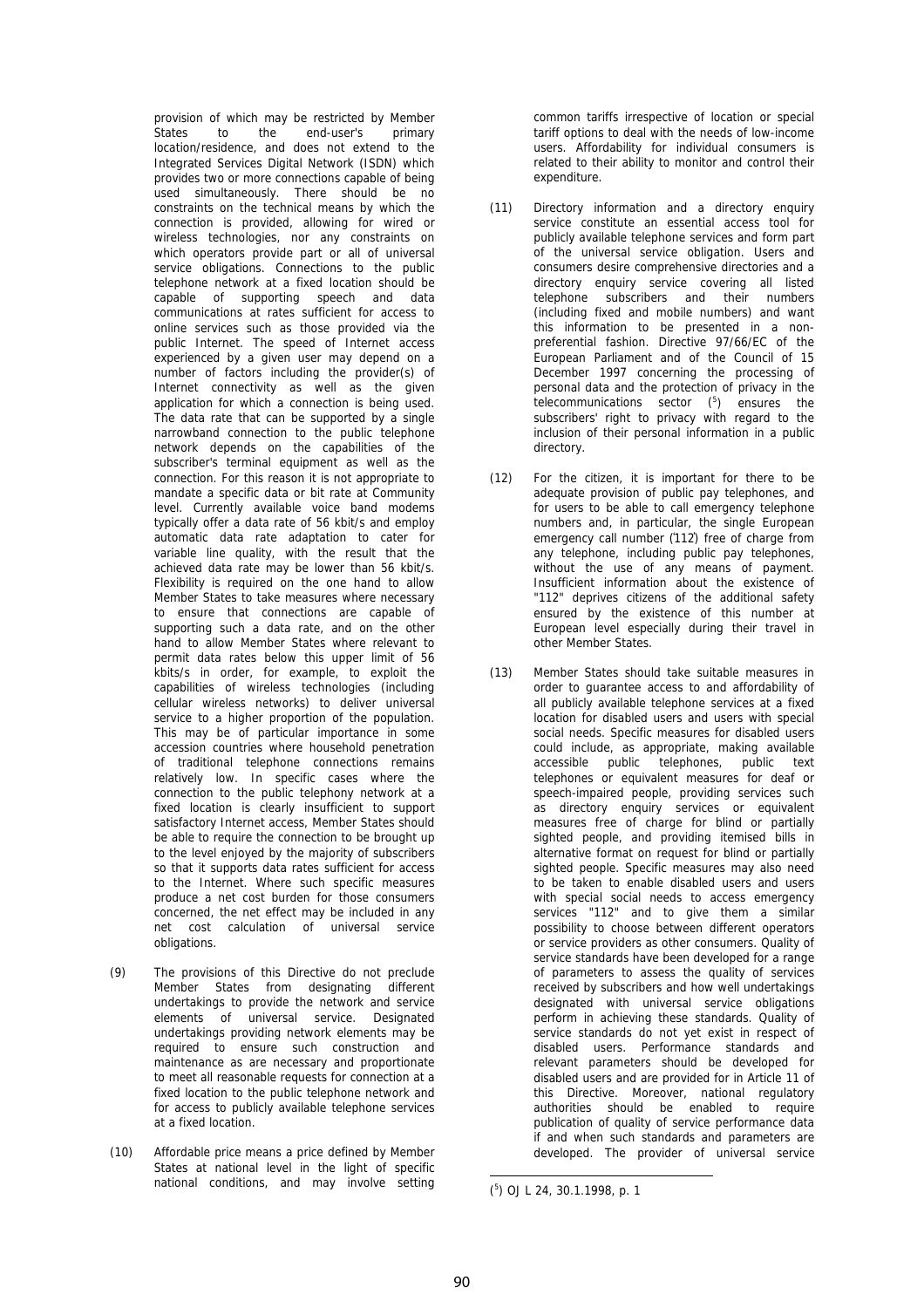should not take measures to prevent users from benefiting fully from services offered by different operators or service providers, in combination with its own services offered as part of universal service.

- (14) The importance of access to and use of the public telephone network at a fixed location is such that it should be available to anyone reasonably requesting it. In accordance with the principle of subsidiarity, it is for Member States to decide on the basis of objective criteria which undertakings have universal service obligations for the purposes of this Directive, where appropriate taking into account the ability and the willingness of undertakings to accept all or part of the universal service obligations. It is important that universal service obligations are fulfilled in the most efficient fashion so that users generally pay prices that correspond to efficient cost provision. It is likewise important that universal service operators maintain the integrity of the network as well as service continuity and quality. The development of greater competition and choice provide more possibilities for all or part of the universal service obligations to be provided by undertakings other than those with significant market power. Therefore, universal service obligations could in some cases be allocated to operators demonstrating the most cost-effective means of delivering access and services, including by competitive or comparative selection procedures. Corresponding obligations could be included as conditions in authorisations to provide publicly available services.
- (15) Member States should monitor the situation of consumers with respect to their use of publicly available telephone services and in particular with respect to affordability. The affordability of telephone service is related to the information which users receive regarding telephone usage expenses as well as the relative cost of telephone usage compared to other services, and is also related to their ability to control expenditure. Affordability therefore means giving power to consumers through obligations imposed on undertakings designated as having universal service obligations. These obligations include a specified level of itemised billing, the possibility for consumers selectively to block certain calls (such as high-priced calls to premium services), the possibility for consumers to control expenditure via pre-payment means and the possibility for consumers to offset up-front connection fees. Such measures may need to be reviewed and changed in the light of market developments. Current conditions do not warrant a requirement for operators with universal service obligations to alert subscribers where a predetermined limit of expenditure is exceeded or an abnormal calling pattern occurs. Review of the relevant legislative provisions in future should consider whether there is a possible need to alert subscribers for these reasons.
- (16) Except in cases of persistent late payment or nonpayment of bills, consumers should be protected from immediate disconnection from the network on the grounds of an unpaid bill and, particularly in the case of disputes over high bills for premium rate services, should continue to have access to essential telephone services pending resolution of

the dispute. Member States may decide that such access may continue to be provided only if the subscriber continues to pay line rental charges.

- (17) Quality and price are key factors in a competitive market and national regulatory authorities should be able to monitor achieved quality of service for undertakings which have been designated as having universal service obligations. In relation to the quality of service attained by such undertakings, national regulatory authorities should be able to take appropriate measures where they deem it necessary. National regulatory authorities should also be able to monitor the achieved quality of services of other undertakings providing public telephone networks and/or publicly available telephone services to users at fixed locations.
- (18) Member States should, where necessary, establish mechanisms for financing the net cost of universal service obligations in cases where it is demonstrated that the obligations can only be provided at a loss or at a net cost which falls outside normal commercial standards. It is important to ensure that the net cost of universal service obligations is properly calculated and that any financing is undertaken with minimum distortion to the market and to undertakings, and is compatible with the provisions of Articles 87 and 88 of the Treaty.
- (19) Any calculation of the net cost of universal service should take due account of costs and revenues, as well as the intangible benefits resulting from providing universal service, but should not hinder the general aim of ensuring that pricing structures reflect costs. Any net costs of universal service obligations should be calculated on the basis of transparent procedures.
- (20) Taking into account intangible benefits means that an estimate in monetary terms, of the indirect benefits that an undertaking derives by virtue of its position as provider of universal service, should be deducted from the direct net cost of universal service obligations in order to determine the overall cost burden.
- (21) When a universal service obligation represents an unfair burden on an undertaking, it is appropriate to allow Member States to establish mechanisms for efficiently recovering net costs. Recovery via public funds constitutes one method of recovering the net costs of universal service obligations. It is also reasonable for established net costs to be recovered from all users in a transparent fashion by means of levies on undertakings. Member States should be able to finance the net costs of different elements of universal service through different mechanisms, and/or to finance the net costs of some or all elements from either of the mechanisms or a combination of both. In the case of cost recovery by means of levies on undertakings, Member States should ensure that that the method of allocation amongst them is based on objective and non-discriminatory criteria and is in accordance with the principle of proportionality. This principle does not prevent Member States from exempting new entrants which have not yet achieved any significant market presence. Any funding mechanism should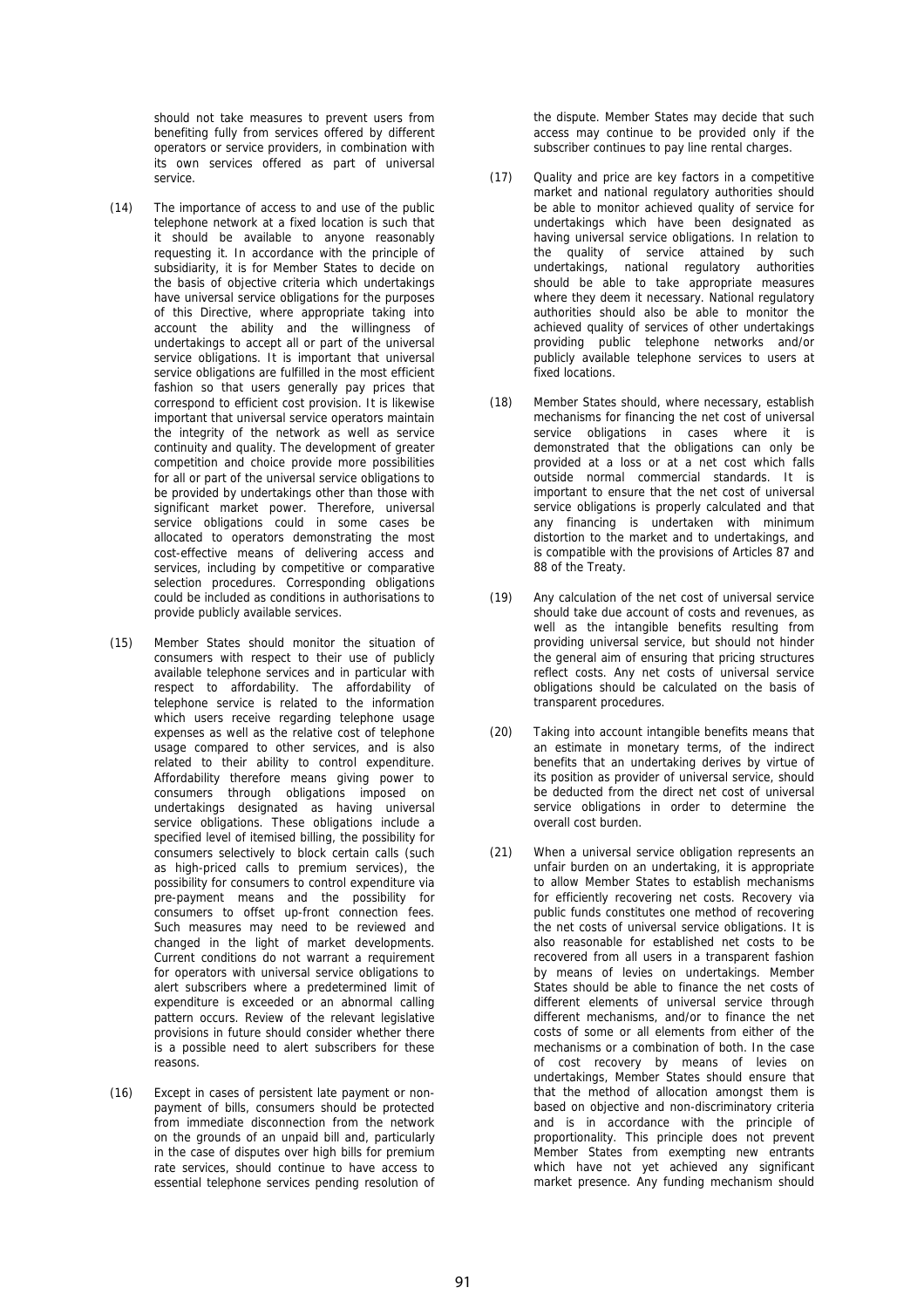ensure that market participants only contribute to the financing of universal service obligations and not to other activities which are not directly linked to the provision of the universal service obligations. Recovery mechanisms should in all cases respect the principles of Community law, and in particular in the case of sharing mechanisms those of non-discrimination and proportionality. Any funding mechanism should ensure that users in one Member State do not contribute to universal service costs in another Member State, for example when making calls from one Member State to another.

- (22) Where Member States decide to finance the net cost of universal service obligations from public funds, this should be understood to comprise funding from general government budgets including other public financing sources such as state lotteries.
- (23) The net cost of universal service obligations may be shared between all or certain specified classes of undertaking. Member States should ensure that the sharing mechanism respects the principles of transparency, least market distortion, nondiscrimination and proportionality. Least market distortion means that contributions should be recovered in a way that as far as possible minimises the impact of the financial burden falling on end-users, for example by spreading contributions as widely as possible.
- (24) National regulatory authorities should satisfy themselves that those undertakings benefiting from universal service funding provide a sufficient level of detail of the specific elements requiring such funding in order to justify their request. Member States' schemes for the costing and financing of universal service obligations should be communicated to the Commission for verification of compatibility with the Treaty. There are incentives for designated operators to raise the assessed net cost of universal service obligations. Therefore Member States should ensure effective transparency and control of amounts charged to finance universal service obligations.
- (25) Communications markets continue to evolve in terms of the services used and the technical means used to deliver them to users. The universal service obligations, which are defined at a Community level, should be periodically reviewed with a view to proposing that the scope be changed or redefined. Such a review should take account of evolving social, commercial and technological conditions and the fact that any change of scope should be subject to the twin test of services that become available to a substantial majority of the population, with a consequent risk of social exclusion for those who can not afford them. Care should be taken in any change of the scope of universal service obligations to ensure that certain technological choices are not artificially promoted above others, that a disproportionate financial burden is not imposed on sector undertakings (thereby endangering market developments and innovation) and that any financing burden does not fall unfairly on consumers with lower incomes. Any change of scope automatically means that any net cost can be financed via the methods permitted in this

Directive. Member States are not permitted to impose on market players financial contributions which relate to measures which are not part of universal service obligations. Individual Member States remain free to impose special measures (outside the scope of universal service obligations) and finance them in conformity with Community law but not by means of contributions from market players.

- (26) More effective competition across all access and service markets will give greater choice for users. The extent of effective competition and choice varies across the Community and varies within Member States between geographical areas and between access and service markets. Some users may be entirely dependent on the provision of access and services by an undertaking with significant market power. In general, for reasons of efficiency and to encourage effective competition, it is important that the services provided by an undertaking with significant market power reflect costs. For reasons of efficiency and social reasons, end-user tariffs should reflect demand conditions as well as cost conditions, provided that this does not result in distortions of competition. There is a risk that an undertaking with significant market power may act in various ways to inhibit entry or distort competition, for example by charging excessive prices, setting predatory prices, compulsory bundling of retail services or showing undue preference to certain<br>customers. Therefore, national requlatory Therefore, national regulatory authorities should have powers to impose, as a last resort and after due consideration, retail regulation on an undertaking with significant market power. Price cap regulation, geographical averaging or similar instruments, as well as nonregulatory measures such as publicly available comparisons of retail tariffs, may be used to achieve the twin objectives of promoting effective competition whilst pursuing public interest needs, such as maintaining the affordability of publicly available telephone services for some consumers. Access to appropriate cost accounting information is necessary, in order for national regulatory authorities to fulfil their regulatory duties in this area, including the imposition of any tariff controls. However, regulatory controls on retail services should only be imposed where national regulatory authorities consider that relevant wholesale measures or measures regarding carrier selection or pre-selection would fail to achieve the objective of ensuring effective competition and public interest.
- (27) Where a national regulatory authority imposes obligations to implement a cost accounting system in order to support price controls, it may itself undertake an annual audit to ensure compliance with that cost accounting system, provided that it has the necessary qualified staff, or it may require the audit to be carried out by another qualified body, independent of the operator concerned.
- (28) It is considered necessary to ensure the continued application of the existing provisions relating to the minimum set of leased line services in Community telecommunications legislation, in particular in Council Directive 92/44/EEC of 5 June 1992 on the application of open network provision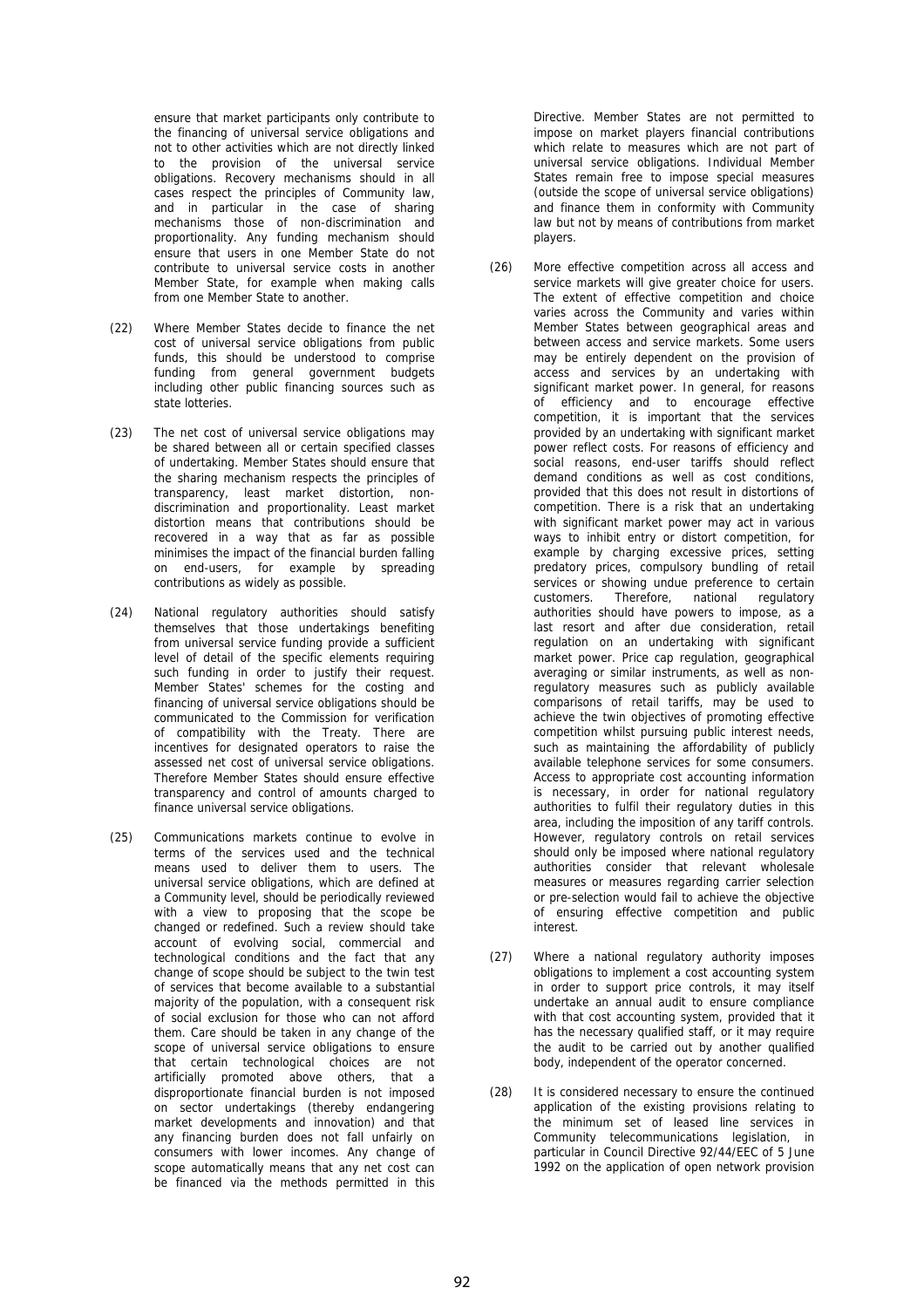to leased lines (<sup>6</sup>), until such time as national regulatory authorities determine, in accordance with the market analysis procedures laid down in Directive 2002/21/EC of the European Parliament and of the Council of 7 March 2002 on a common<br>regulatory framework for electronic regulatory framework for electronic<br>communications networks and services communications networks (Framework Directive)  $(7)$ , that such provisions are no longer needed because a sufficiently competitive market has developed in their territory. The degree of competition is likely to vary between different markets of leased lines in the minimum set, and in different parts of the territory. In undertaking the market analysis, national regulatory authorities should make separate assessments for each market of leased lines in the minimum set, taking into account their geographic dimension. Leased lines services constitute mandatory services to be provided without recourse to any compensation mechanisms. The provision of leased lines outside of the minimum set of leased lines should be covered by general retail regulatory provisions rather than specific requirements covering the supply of the minimum set.

- (29) National regulatory authorities may also, in the light of an analysis of the relevant market, require mobile operators with significant market power to enable their subscribers to access the services of any interconnected provider of publicly available telephone services on a call-by-call basis or by means of pre-selection.
- (30) Contracts are an important tool for users and consumers to ensure a minimum level of transparency of information and legal security. Most service providers in a competitive environment will conclude contracts with their customers for reasons of commercial desirability. In addition to the provisions of this Directive, the requirements of existing Community consumer protection legislation relating to contracts, in particular Council Directive 93/13/EEC of 5 April 1993 on unfair terms in consumer contracts  $(^8)$ and Directive 97/7/EC of the European Parliament and of the Council of 20 May 1997 on the protection of consumers in respect of distance contracts  $(2)$ , apply to consumer transactions relating to electronic networks and services. Specifically, consumers should enjoy a minimum level of legal certainty in respect of their contractual relations with their direct telephone service provider, such that the contractual terms. conditions, quality of service, condition for termination of the contract and the service, compensation measures and dispute resolution are specified in their contracts. Where service providers other than direct telephone service providers conclude contracts with consumers, the same information should be included in those contracts as well. The measures to ensure transparency on prices, tariffs, terms and conditions will increase the ability of consumers to optimise their choices and thus to benefit fully

( 8 ) OJ L 95, 21.4.1993, p. 29.

l

from competition.

- (31) End-users should have access to publicly available information on communications services. Member States should be able to monitor the quality of services which are offered in their territories. National regulatory authorities should be able systematically to collect information on the quality of services offered in their territories on the basis of criteria which allow comparability between service providers and between Member States. Undertakings providing communications services, operating in a competitive environment, are likely to make adequate and up-to-date information on their services publicly available for reasons of commercial advantage. National regulatory authorities should nonetheless be able to require publication of such information where it is demonstrated that such information is not effectively available to the public.
- (32) End-users should be able to enjoy a guarantee of interoperability in respect of all equipment sold in the Community for the reception of digital television. Member States should be able to require minimum harmonised standards in respect of such equipment. Such standards could be adapted from time to time in the light of technological and market developments.
- (33) It is desirable to enable consumers to achieve the fullest connectivity possible to digital television sets. Interoperability is an evolving concept in dynamic markets. Standards bodies should do their utmost to ensure that appropriate standards evolve along with the technologies concerned. It is likewise important to ensure that connectors are available on television sets that are capable of passing all the necessary elements of a digital signal, including the audio and video streams,<br>conditional access information, service access information, information, application program interface (API) information and copy protection information. This Directive therefore ensures that the functionality of the open interface for digital television sets is not limited by network operators, service providers or equipment manufacturers and continues to evolve in line with technological developments. For display and presentation of digital interactive television services, the realisation of a common standard through a market-driven mechanism is recognised as a consumer benefit. Member States and the Commission may take policy initiatives, consistent with the Treaty, to encourage this development.
- (34) All end-users should continue to enjoy access to operator assistance services whatever organisation provides access to the public telephone network.
- (35) The provision of directory enquiry services and directories is already open to competition. The provisions of this Directive complement the provisions of Directive 97/66/EC by giving subscribers a right to have their personal data included in a printed or electronic directory. All service providers which assign telephone numbers to their subscribers are obliged to make relevant information available in a fair, cost-oriented and non-discriminatory manner.
- (36) It is important that users should be able to call the

<sup>(</sup> 6 ) OJ L 165, 19.6.1992, p. 27. Directive as last amended by Commission Decision No 98/80/EC (OJ L 14, 20.1.1998, p. 27).

 $(7)$  See page 33 of this Official Journal.  $[1 108, 24.4.2002]$ 

<sup>(</sup> 9 ) OJ L 144, 4.6.1997, p. 19.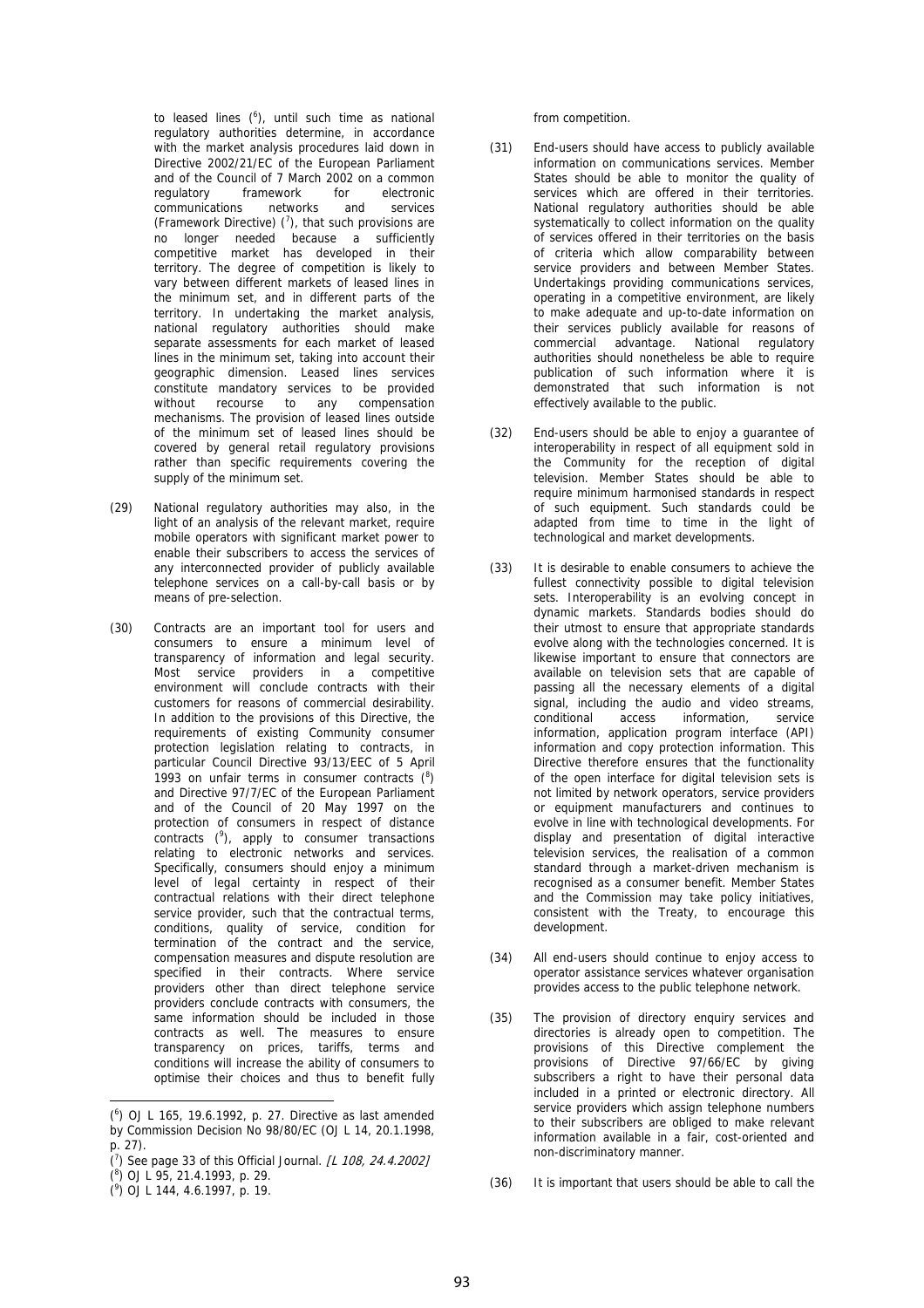single European emergency number "112" , and any other national emergency telephone numbers, free of charge, from any telephone, including public pay telephones, without the use of any means of payment. Member States should have already made the necessary organisational arrangements best suited to the national organisation of the emergency systems, in order to ensure that calls to this number are adequately answered and handled. Caller location information, to be made available to the emergency services, will improve the level of protection and the security of users of "112" services and assist the emergency services, to the extent technically feasible, in the discharge of their duties, provided that the transfer of calls and associated data to the emergency services concerned is guaranteed. The reception and use of such information should comply with relevant Community law on the processing of personal data. Steady information technology improvements will progressively support the simultaneous handling of several languages over the networks at a reasonable cost. This in turn will ensure additional safety for European citizens using the "112" emergency call number.

- (37) Easy access to international telephone services is vital for European citizens and European businesses. "00" has already been established as the standard international telephone access code for the Community. Special arrangements for making calls between adjacent locations across borders between Member States may be established or continued. The ITU has assigned, in accordance with ITU Recommendation E.164, code "3883" to the European Telephony Numbering Space (ETNS). In order to ensure connection of calls to the ETNS, undertakings operating public telephone networks should ensure that calls using "3883" are directly or indirectly interconnected to ETNS serving networks specified in the relevant European Telecommunications Standards Institute (ETSI) standards. Such interconnection arrangements should be governed by the provisions of Directive 2002/19/EC of the European Parliament and of the Council of 7 March 2002 on access to, and interconnection of, electronic communications networks and associated facilities (Access Directive) (<sup>10</sup>).
- (38) Access by end-users to all numbering resources in the Community is a vital pre-condition for a single market. It should include freephone, premium rate, and other non-geographic numbers, except where the called subscriber has chosen, for commercial reasons, to limit access from certain geographical areas. Tariffs charged to parties calling from outside the Member State concerned need not be the same as for those parties calling from inside that Member State.
- (39) Tone dialling and calling line identification facilities are normally available on modern telephone exchanges and can therefore increasingly be provided at little or no expense. Tone dialling is increasingly being used for user interaction with special services and facilities, including value added services, and the absence of this facility can prevent the user from making use of these

services. Member States are not required to impose obligations to provide these facilities when they are already available. Directive 97/66/EC safeguards the privacy of users with regard to itemised billing, by giving them the means to protect their right to privacy when calling line identification is implemented. The development of these services on a pan-European basis would benefit consumers and is encouraged by this **Directive** 

- (40) Number portability is a key facilitator of consumer choice and effective competition in a competitive telecommunications environment such that endusers who so request should be able to retain their number(s) on the public telephone network independently of the organisation providing service. The provision of this facility between connections to the public telephone network at fixed and non-fixed locations is not covered by this Directive. However, Member States may apply provisions for porting numbers between networks providing services at a fixed location and mobile networks.
- (41) The impact of number portability is considerably strengthened when there is transparent tariff information, both for end-users who port their numbers and also for end-users who call those who have ported their numbers. National regulatory authorities should, where feasible, facilitate appropriate tariff transparency as part of the implementation of number portability.
- (42) When ensuring that pricing for interconnection related to the provision of number portability is cost-oriented, national regulatory authorities may also take account of prices available in comparable markets.
- (43) Currently, Member States impose certain 'must carry̓ obligations on networks for the distribution of radio or television broadcasts to the public. Member States should be able to lay down proportionate obligations on undertakings under their jurisdiction, in the interest of legitimate public policy considerations, but such obligations should only be imposed where they are necessary to meet general interest objectives clearly defined by Member States in conformity with Community law and should be proportionate, transparent and subject to periodical review. Must carry obligations imposed by Member States should be reasonable, that is they should be proportionate and transparent in the light of clearly defined general interest objectives, and could, where appropriate, entail a provision for proportionate remuneration. Such 'must carry' obligations may include the transmission of services specifically designed to enable appropriate access by disabled users.
- (44) Networks used for the distribution of radio or television broadcasts to the public include cable, satellite and terrestrial broadcasting networks. They might also include other networks to the extent that a significant number of end-users use such networks as their principal means to receive radio and television broadcasts.
- (45) Services providing content such as the offer for sale of a package of sound or television broadcasting content are not covered by the

<sup>1</sup>  $(10)$  See page 7 of this Official Journal. [L 108, 24.4.2002]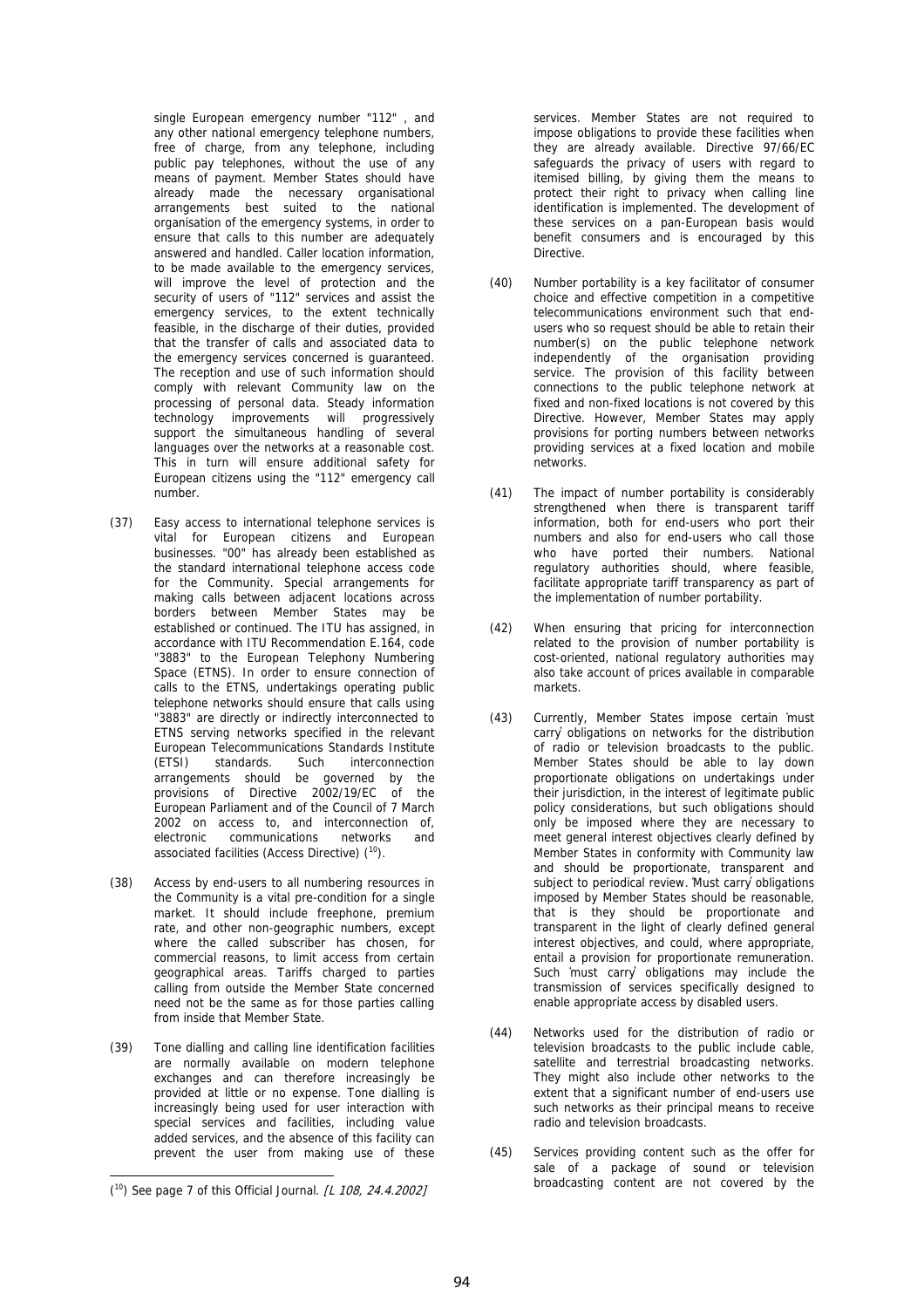common regulatory framework for electronic communications networks and services. Providers of such services should not be subject to universal service obligations in respect of these activities. This Directive is without prejudice to measures taken at national level, in compliance with Community law, in respect of such services.

- (46) Where a Member State seeks to ensure the provision of other specific services throughout its national territory, such obligations should be implemented on a cost efficient basis and outside the scope of universal service obligations. Accordingly, Member States may undertake additional measures (such as facilitating the development of infrastructure or services in circumstances where the market does not satisfactorily address the requirements of endusers or consumers), in conformity with Community law. As a reaction to the Commission's e-Europe initiative, the Lisbon European Council of 23 and 24 March 2000 called on Member States to ensure that all schools have access to the Internet and to multimedia resources.
- (47) In the context of a competitive environment, the views of interested parties, including users and consumers, should be taken into account by national regulatory authorities when dealing with issues related to end-users' rights. Effective procedures should be available to deal with disputes between consumers, on the one hand, and undertakings providing publicly available communications services, on the other. Member States should take full account of Commission Recommendation 98/257/EC of 30 March 1998 on the principles applicable to the bodies responsible for out-of-court settlement of consumer disputes  $(^{11})$ .
- (48) Co-regulation could be an appropriate way of stimulating enhanced quality standards and improved service performance. Co-regulation should be guided by the same principles as formal regulation, i.e. it should be objective, justified, proportional, non-discriminatory and transparent.
- (49) This Directive should provide for elements of consumer protection, including clear contract terms and dispute resolution, and tariff transparency for consumers. It should also encourage the extension of such benefits to other categories of end-users, in particular small and medium-sized enterprises.
- (50) The provisions of this Directive do not prevent a Member State from taking measures justified on grounds set out in Articles 30 and 46 of the Treaty, and in particular on grounds of public security, public policy and public morality.
- (51) Since the objectives of the proposed action, namely setting a common level of universal service for telecommunications for all European users and of harmonising conditions for access to and use of public telephone networks at a fixed location and related publicly available telephone services and also achieving a harmonised framework for the regulation of electronic communications services, electronic communications networks and

1

associated facilities, cannot be sufficiently achieved by the Member States and can therefore by reason of the scale or effects of the action be better achieved at Community level, the Community may adopt measures in accordance with the principles of subsidiarity as set out in Article 5 of the Treaty. In accordance with the principle of proportionality, as set out in that Article, this Directive does not go beyond what is necessary in order to achieve those objectives.

(52) The measures necessary for the implementation of this Directive should be adopted in accordance with Council Decision 1999/468/EC of 28 June 1999 laying down the procedures for the exercise of implementing powers conferred on the Commission  $(^{12})$ ,

HAVE ADOPTED THIS DIRECTIVE:

### CHAPTER I

# **SCOPE, AIMS AND DEFINITIONS**

# Article 1

# **Subject-matter and scope**

1. Within the framework of Directive 2002/21/EC (Framework Directive), this Directive concerns the provision of electronic communications networks and services to end-users. The aim is to ensure the availability throughout the Community of good-quality publicly available services through effective competition and choice and to deal with circumstances in which the needs of endusers are not satisfactorily met by the market. The Directive also includes provisions concerning certain aspects of terminal equipment, including provisions intended to facilitate access for disabled end-users.

2. This Directive establishes the rights of end-users and the corresponding obligations of undertakings providing publicly available electronic communications networks and services. With regard to ensuring provision of universal service within an environment of open and competitive markets, this Directive defines the minimum set of services of specified quality to which all end-users have access, at an affordable price in the light of specific national conditions, without distorting competition. This Directive also sets out obligations with regard to the provision of certain mandatory services.

3. This Directive neither mandates nor prohibits conditions, imposed by providers of publicly available electronic communications and services, limiting end-users' access to, and/or use of, services and applications, where allowed under national law and in conformity with Community law, but lays down an obligation to provide information regarding such conditions. National measures regarding end-users' access to, or use of, services and applications through electronic communications networks shall respect the fundamental rights and freedoms of natural persons, including in relation to privacy and due process, as defined in Article 6 of the European Convention for the Protection of Human Rights and Fundamental Freedoms.

4. The provisions of this Directive concerning end users' rights shall apply without prejudice to Community rules on

1

<sup>(</sup> 11) OJ L 115, 17.4.1998, p. 31.

<sup>(</sup> 12) OJ L 184, 17.7.1999, p. 23.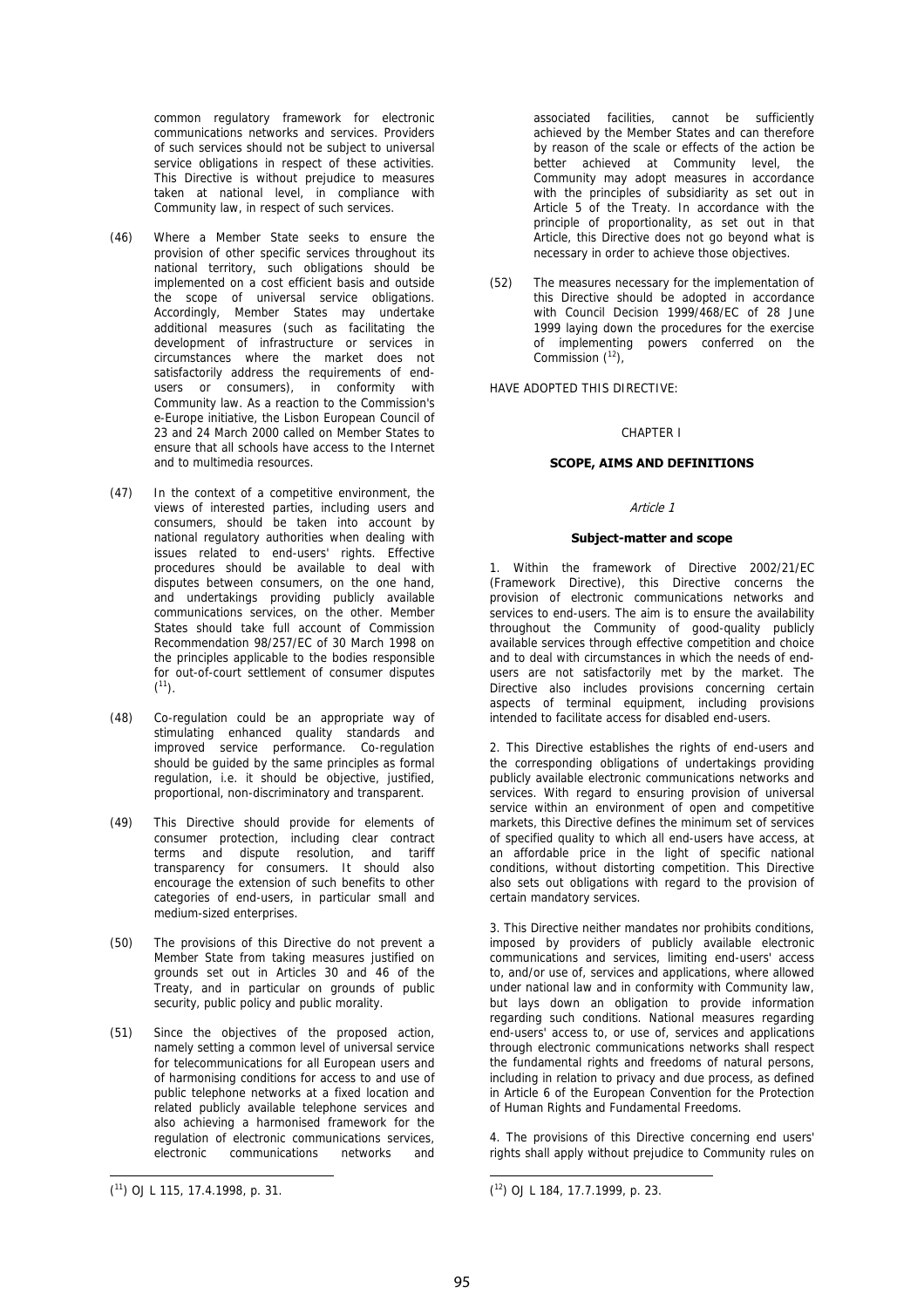consumer protection, in particular Directives 93/13/EEC and 97/7/EC, and national rules in conformity with Community law.

# Article 2

### **Definitions**

For the purposes of this Directive, the definitions set out in Article 2 of Directive 2002/21/EC (Framework Directive) shall apply.

The following definitions shall also apply:

- (a) 'public pay telephone' means a telephone available to the general public, for the use of which the means of payment may include coins and/or credit/debit cards and/or pre-payment cards, including cards for use with dialling codes;
- (b) [deleted by Directive 2009/136/EC]
- (c) 'publicly available telephone service' means a service made available to the public for originating and receiving, directly or indirectly, national or national and international calls through a number or numbers in a national or international telephone numbering plan;
- (d) 'geographic number' means a number from the national telephone numbering plan where part of its digit structure contains geographic significance used for routing calls to the physical location of the network termination point (NTP);
- (e) [deleted by Directive 2009/136/EC]
- (f) 'non-geographic number' means a number from the national telephone numbering plan that is not a geographic number. It includes, inter alia, mobile, freephone and premium rate numbers.

#### CHAPTER II

# **UNIVERSAL SERVICE OBLIGATIONS INCLUDING SOCIAL OBLIGATIONS**

### Article 3

## **Availability of universal service**

1. Member States shall ensure that the services set out in this Chapter are made available at the quality specified to all end-users in their territory, independently of geographical location, and, in the light of specific national conditions, at an affordable price.

2. Member States shall determine the most efficient and appropriate approach for ensuring the implementation of universal service, whilst respecting the principles of objectivity, transparency, non-discrimination and objectivity, transparency, non-discrimination and proportionality. They shall seek to minimise market distortions, in particular the provision of services at prices or subject to other terms and conditions which depart from normal commercial conditions, whilst safeguarding the public interest.

# Article 4

## **Provision of access at a fixed location and provision of telephone services**

1. Member States shall ensure that all reasonable requests for connection at a fixed location to a public communications network are met by at least one undertaking.

2. The connection provided shall be capable of supporting voice, facsimile and data communications at data rates that are sufficient to permit functional Internet access, taking into account prevailing technologies used by the majority of subscribers and technological feasibility.

3. Member States shall ensure that all reasonable requests for the provision of a publicly available telephone service over the network connection referred to in paragraph 1 that allows for originating and receiving national and international calls are met by at least one undertaking.

# Article 5

# **Directory enquiry services and directories**

1. Member States shall ensure that:

- (a) at least one comprehensive directory is available to end-users in a form approved by the relevant authority, whether printed or electronic, or both, and is updated on a regular basis, and at least once a year;
- (b) at least one comprehensive telephone directory enquiry service is available to all end-users, including users of public pay telephones.

2. The directories referred to in paragraph 1 shall comprise, subject to the provisions of Article 12 of Directive 2002/58/EC of the European Parliament and of the Council of 12 July 2002 concerning the processing of personal data and the protection of privacy in the electronic communications sector (Directive on privacy and electronic communications) (<sup>∗</sup> ), all subscribers of publicly available telephone services.

3. Member States shall ensure that the undertaking(s) providing the services referred to in paragraph 1 apply the principle of non-discrimination to the treatment of information that has been provided to them by other undertakings.

# Article 6

### **Public pay telephones and other publics voice telephony access points**

1. Member States shall ensure that national regulatory authorities may impose obligations on undertakings in order to ensure that public pay telephones or other public voice telephony access points are provided to meet the reasonable needs of end-users in terms of the geographical coverage, the number of telephones or other access points, accessibility to disabled end-users and the quality of services.

l

<sup>(</sup> ∗ ) OJ L 201, 31.7.2002, p. 37.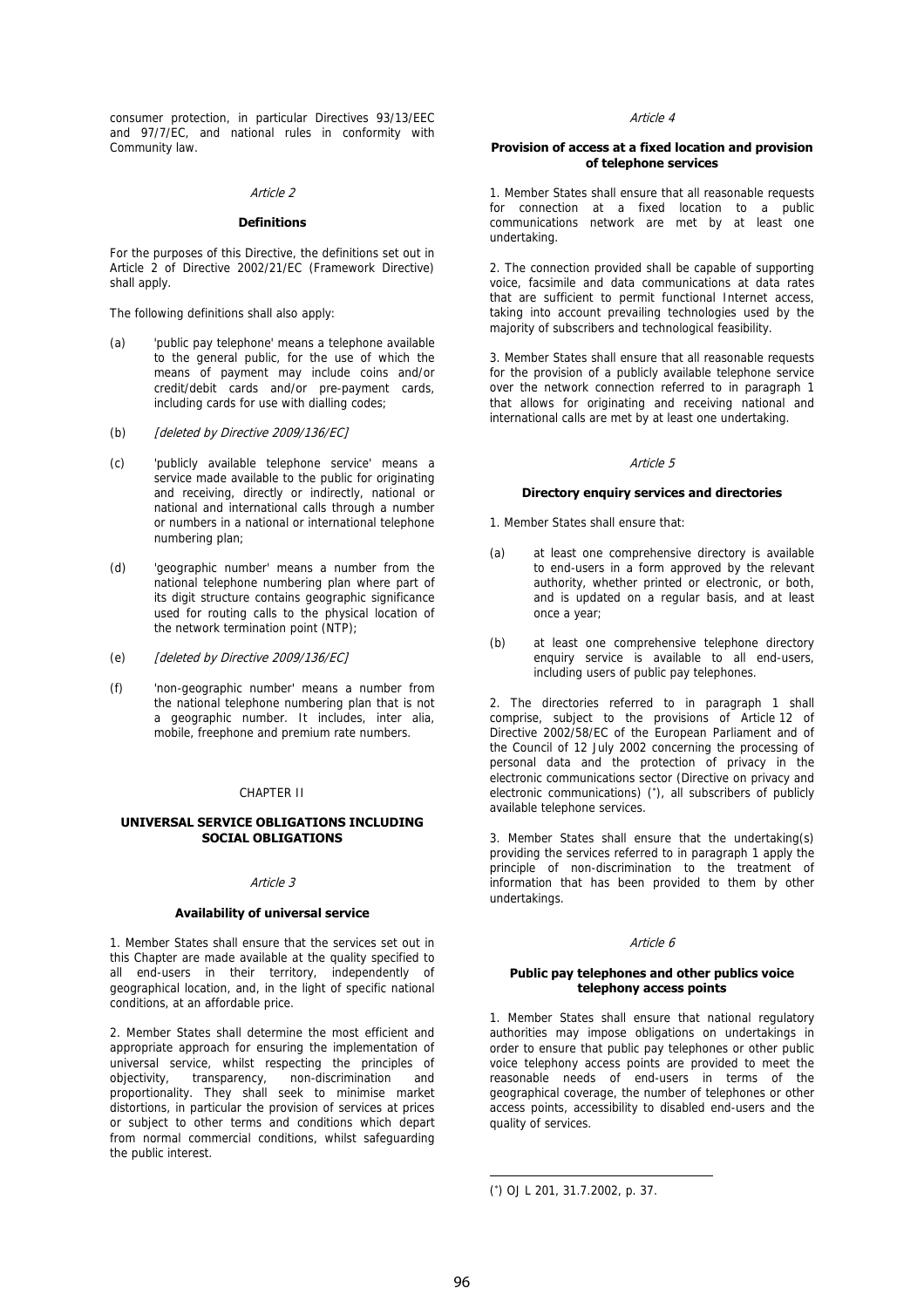2. A Member State shall ensure that its national regulatory authority can decide not to impose obligations under paragraph 1 in all or part of its territory, if it is satisfied that these facilities or comparable services are widely available, on the basis of a consultation of interested parties as referred to in Article 33.

3. Member States shall ensure that it is possible to make emergency calls from public pay telephones using the single European emergency call number "112" and other national emergency numbers, all free of charge and without having to use any means of payment.

# Article 7

# **Measures for disabled end-users**

1. Unless requirements have been specified under Chapter IV which achieve the equivalent effect, Member States shall take specific measures to ensure that access to, and affordability of, the services identified in Article 4(3) and Article 5 for disabled end-users is equivalent to the level enjoyed by other end-users. Member States may oblige national regulatory authorities to assess the general need and the specific requirements, including the extent and concrete form of such specific measures for disabled endusers.

2. Member States may take specific measures, in the light of national conditions, to ensure that disabled end-users can also take advantage of the choice of undertakings and service providers available to the majority of end-users.

3. In taking the measures referred to in paragraphs 1 and 2, Member States shall encourage compliance with the relevant standards or specifications published in accordance with Articles 17 and 18 of Directive 2002/21/EC (Framework Directive).

### Article 8

# **Designation of undertakings**

1. Member States may designate one or more undertakings to guarantee the provision of universal service as identified in Articles 4, 5, 6 and 7 and, where applicable, Article 9(2) so that the whole of the national territory can be covered. Member States may designate different undertakings or sets of undertakings to provide different elements of universal service and/or to cover different parts of the national territory.

2. When Member States designate undertakings in part or all of the national territory as having universal service obligations, they shall do so using an efficient, objective, transparent and non-discriminatory designation mechanism, whereby no undertaking is a priori excluded from being designated. Such designation methods shall ensure that universal service is provided in a cost-effective manner and may be used as a means of determining the net cost of the universal service obligation in accordance with Article 12.

3. When an undertaking designated in accordance with paragraph 1 intends to dispose of a substantial part or all of its local access network assets to a separate legal entity under different ownership, it shall inform in advance the national regulatory authority in a timely manner, in order to allow that authority to assess the effect of the intended transaction on the provision of access at a fixed location

and of telephone services pursuant to Article 4. The national regulatory authority may impose, amend or withdraw specific obligations in accordance with Article 6(2) of Directive 2002/20/EC (Authorisation Directive).

# Article 9

# **Affordability of tariffs**

1. National regulatory authorities shall monitor the evolution and level of retail tariffs of the services identified in Articles 4 to 7 as falling under the universal service obligations and either provided by designated undertakings or available on the market, if no undertakings are designated in relation to those services, in particular in relation to national consumer prices and income.

2. Member States may, in the light of national conditions, require that designated undertakings provide to consumers tariff options or packages which depart from those provided under normal commercial conditions, in particular to ensure that those on low incomes or with special social needs are not prevented from accessing the network referred to in Article 4(1) or from using the services identified in Article 4(3) and Articles 5, 6 and 7 as falling under the universal service obligations and provided by designated undertakings.

3. Member States may, besides any provision for designated undertakings to provide special tariff options or to comply with price caps or geographical averaging or other similar schemes, ensure that support is provided to consumers identified as having low incomes or special social needs.

4. Member States may require undertakings with obligations under Articles 4, 5, 6 and 7 to apply common tariffs, including geographical averaging, throughout the territory, in the light of national conditions or to comply with price caps.

5. National regulatory authorities shall ensure that, where a designated undertaking has an obligation to provide special tariff options, common tariffs, including geographical averaging, or to comply with price caps, the conditions are fully transparent and are published and applied in accordance with the principle of nondiscrimination. National regulatory authorities may require that specific schemes be modified or withdrawn.

## Article 10

### **Control of expenditure**

1. Member States shall ensure that designated undertakings, in providing facilities and services additional to those referred to in Articles 4, 5, 6, 7 and 9(2), establish terms and conditions in such a way that the subscriber is not obliged to pay for facilities or services which are not necessary or not required for the service requested.

2. Member States shall ensure that designated undertakings with obligations under Articles 4, 5, 6, 7 and 9(2) provide the specific facilities and services set out in Annex I, Part A, in order that subscribers can monitor and control expenditure and avoid unwarranted disconnection of service.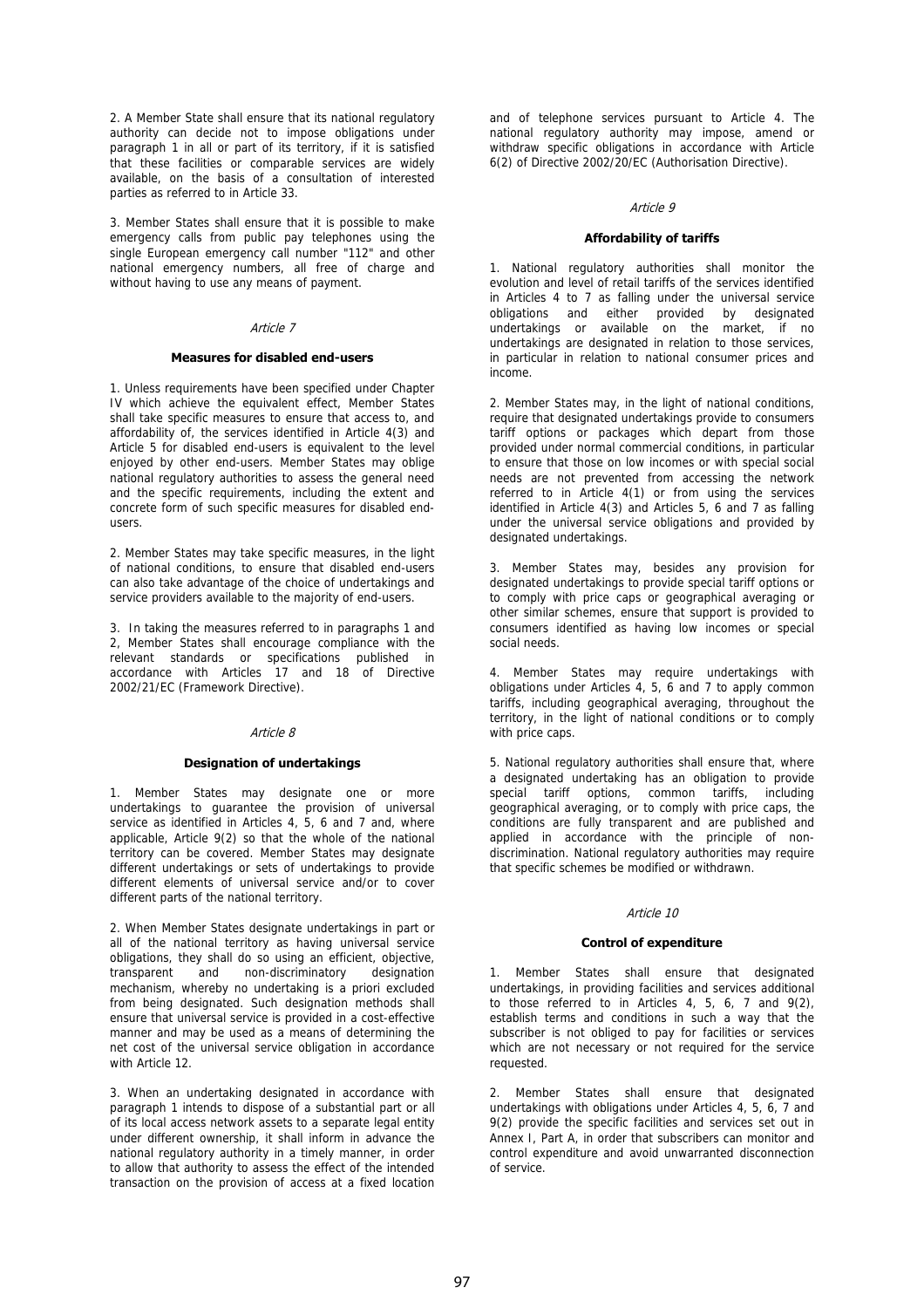3. Member States shall ensure that the relevant authority is able to waive the requirements of paragraph 2 in all or part of its national territory if it is satisfied that the facility is widely available.

#### Article 11

# **Quality of service of designated undertakings**

1. National regulatory authorities shall ensure that all designated undertakings with obligations under Articles 4, 5, 6, 7 and 9(2) publish adequate and up-to-date information concerning their performance in the provision of universal service, based on the quality of service parameters, definitions and measurement methods set out in Annex III. The published information shall also be supplied to the national regulatory authority.

2. National regulatory authorities may specify, inter alia, additional quality of service standards, where relevant parameters have been developed, to assess the performance of undertakings in the provision of services to disabled end-users and disabled consumers. National regulatory authorities shall ensure that information concerning the performance of undertakings in relation to these parameters is also published and made available to the national regulatory authority.

3. National regulatory authorities may, in addition, specify the content, form and manner of information to be published, in order to ensure that end-users and consumers have access to comprehensive, comparable and user-friendly information.

4. National regulatory authorities shall be able to set performance targets for undertakings with universal service obligations. In so doing, national regulatory authorities shall take account of views of interested parties, in particular as referred to in Article 33.

5. Member States shall ensure that national regulatory authorities are able to monitor compliance with these performance targets by designated undertakings.

6. Persistent failure by an undertaking to meet performance targets may result in specific measures being taken in accordance with Directive 2002/20/EC of the European Parliament and of the Council of 7 March 2002 on the authorisation of electronic communications networks and services (Authorisation Directive) (13). National regulatory authorities shall be able to order independent audits or similar reviews of the performance data, paid for by the undertaking concerned, in order to ensure the accuracy and comparability of the data made available by undertakings with universal service obligations.

### Article 12

# **Costing of universal service obligations**

1. Where national regulatory authorities consider that the provision of universal service as set out in Articles 3 to 10 may represent an unfair burden on undertakings designated to provide universal service, they shall calculate the net costs of its provision.

For that purpose, national regulatory authorities shall:

1

- (a) calculate the net cost of the universal service obligation, taking into account any market benefit which accrues to an undertaking designated to provide universal service, in accordance with Annex IV, Part A; or
- (b) make use of the net costs of providing universal service identified by a designation mechanism in accordance with Article 8(2).

2. The accounts and/or other information serving as the basis for the calculation of the net cost of universal service obligations under paragraph 1(a) shall be audited or verified by the national regulatory authority or a body independent of the relevant parties and approved by the national regulatory authority. The results of the cost calculation and the conclusions of the audit shall be publicly available.

# Article 13

# **Financing of universal service obligations**

1. Where, on the basis of the net cost calculation referred to in Article 12, national regulatory authorities find that an undertaking is subject to an unfair burden, Member States shall, upon request from a designated undertaking, decide:

- (a) to introduce a mechanism to compensate that undertaking for the determined net costs under transparent conditions from public funds; and/or
- (b) to share the net cost of universal service obligations between providers of electronic communications networks and services.

2. Where the net cost is shared under paragraph 1(b), Member States shall establish a sharing mechanism administered by the national regulatory authority or a body independent from the beneficiaries under the supervision of the national regulatory authority. Only the net cost, as determined in accordance with Article 12, of the obligations laid down in Articles 3 to 10 may be financed.

3. A sharing mechanism shall respect the principles of transparency, least market distortion, non-discrimination and proportionality, in accordance with the principles of Annex IV, Part B. Member States may choose not to require contributions from undertakings whose national turnover is less than a set limit.

4. Any charges related to the sharing of the cost of universal service obligations shall be unbundled and identified separately for each undertaking. Such charges shall not be imposed or collected from undertakings that are not providing services in the territory of the Member State that has established the sharing mechanism.

## Article 14

### **Transparency**

1. Where a mechanism for sharing the net cost of universal service obligations as referred to in Article 13 is established, national regulatory authorities shall ensure that the principles for cost sharing, and details of the mechanism used, are publicly available.

 $(13)$  See page 21 of this Official Journal. *[L 108, 24.4.2002]*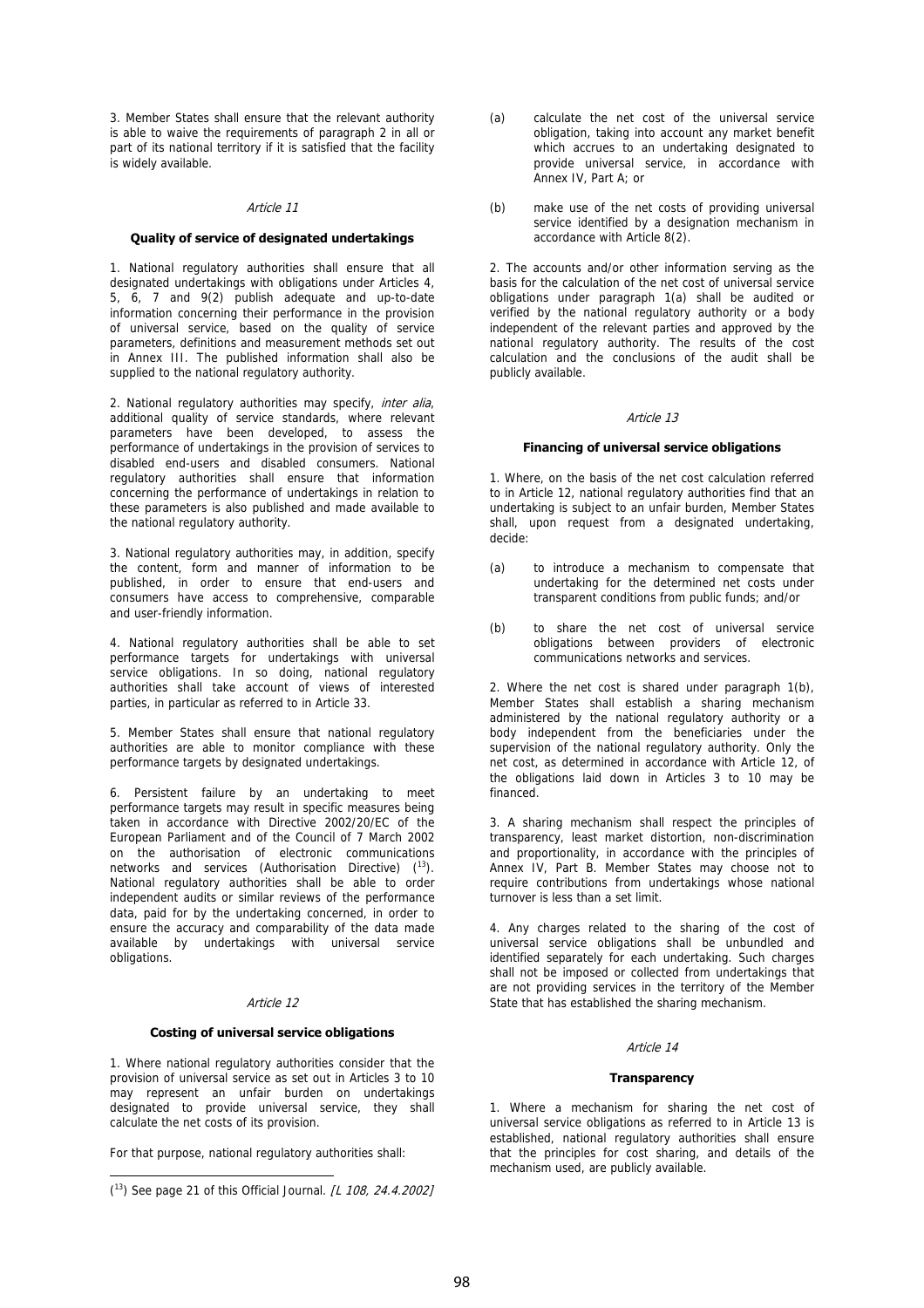2. Subject to Community and national rules on business confidentiality, national regulatory authorities shall ensure that an annual report is published giving the calculated cost of universal service obligations, identifying the contributions made by all the undertakings involved, and identifying any market benefits, that may have accrued to the undertaking(s) designated to provide universal service, where a fund is actually in place and working.

## Article 15

## **Review of the scope of universal service**

1. The Commission shall periodically review the scope of universal service, in particular with a view to proposing to the European Parliament and the Council that the scope be changed or redefined. A review shall be carried out, on the first occasion within two years after the date of application referred to in Article 38(1), second subparagraph, and subsequently every three years.

2. This review shall be undertaken in the light of social, economic and technological developments, taking into account, inter alia, mobility and data rates in the light of the prevailing technologies used by the majority of subscribers. The review process shall be undertaken in accordance with Annex V. The Commission shall submit a report to the European Parliament and the Council regarding the outcome of the review.

### CHAPTER III

### **REGULATORY CONTROLS ON UNDERTAKINGS WITH SIGNIFICANT MARKET POWER IN SPECIFIC RETAIL MARKETS**

Article 16

[deleted by Directive 2009/136/EC]

#### Article 17

#### **Regulatory controls on retail services**

1. Member States shall ensure that national regulatory authorities impose appropriate regulatory obligations on undertakings identified as having significant market power on a given retail market in accordance with Article 14 of Directive 2002/21/EC (Framework Directive) where:

- (a) as a result of a market analysis carried out in accordance with Article 16 of Directive 2002/21/EC (Framework Directive), a national regulatory authority determines that a given retail market identified in accordance with Article 15 of that Directive is not effectively competitive; and
- (b) the national regulatory authority concludes that obligations imposed under Articles 9 to 13 of Directive 2002/19/EC (Access Directive) would not result in the achievement of the objectives set out in Article 8 of Directive 2002/21/EC (Framework Directive).

2. Obligations imposed under paragraph 1 shall be based on the nature of the problem identified and be proportionate and justified in the light of the objectives

laid down in Article 8 of Directive 2002/21/EC (Framework Directive). The obligations imposed may include requirements that the identified undertakings do not charge excessive prices, inhibit market entry or restrict competition by setting predatory prices, show undue preference to specific end-users or unreasonably bundle services. National regulatory authorities may apply to such undertakings appropriate retail price cap measures, measures to control individual tariffs, or measures to orient tariffs towards costs or prices on comparable markets, in order to protect end-user interests whilst promoting effective competition.

## 3. [deleted by Directive 2009/136/EC]

4. National regulatory authorities shall ensure that, where an undertaking is subject to retail tariff regulation or other relevant retail controls, the necessary and appropriate cost accounting systems are implemented. National regulatory authorities may specify the format and accounting methodology to be used. Compliance with the cost accounting system shall be verified by a qualified independent body. National regulatory authorities shall ensure that a statement concerning compliance is published annually.

5. Without prejudice to Article 9(2) and Article 10, national regulatory authorities shall not apply retail control mechanisms under paragraph 1 of this Article to geographical or user markets where they are satisfied that there is effective competition.

#### Article 18

[deleted by Directive 2009/136/EC]

Article 19

[deleted by Directive 2009/136/EC]

# CHAPTER IV

## **END-USER INTERESTS AND RIGHTS**

#### Article 20

## **Contracts**

1. Member States shall ensure that, when subscribing to services providing connection to a public communications<br>network and/or publicly available electronic and/or publicly available communications services, consumers, and other end-users so requesting, have a right to a contract with an undertaking or undertakings providing such connection and/or services. The contract shall specify in a clear, comprehensive and easily accessible form at least:

- (a) the identity and address of the undertaking:
- (b) the services provided, including in particular,

– whether or not access to emergency services and caller location information is being provided, and any limitations on the provision of emergency services under Article 26.

– information on any other conditions limiting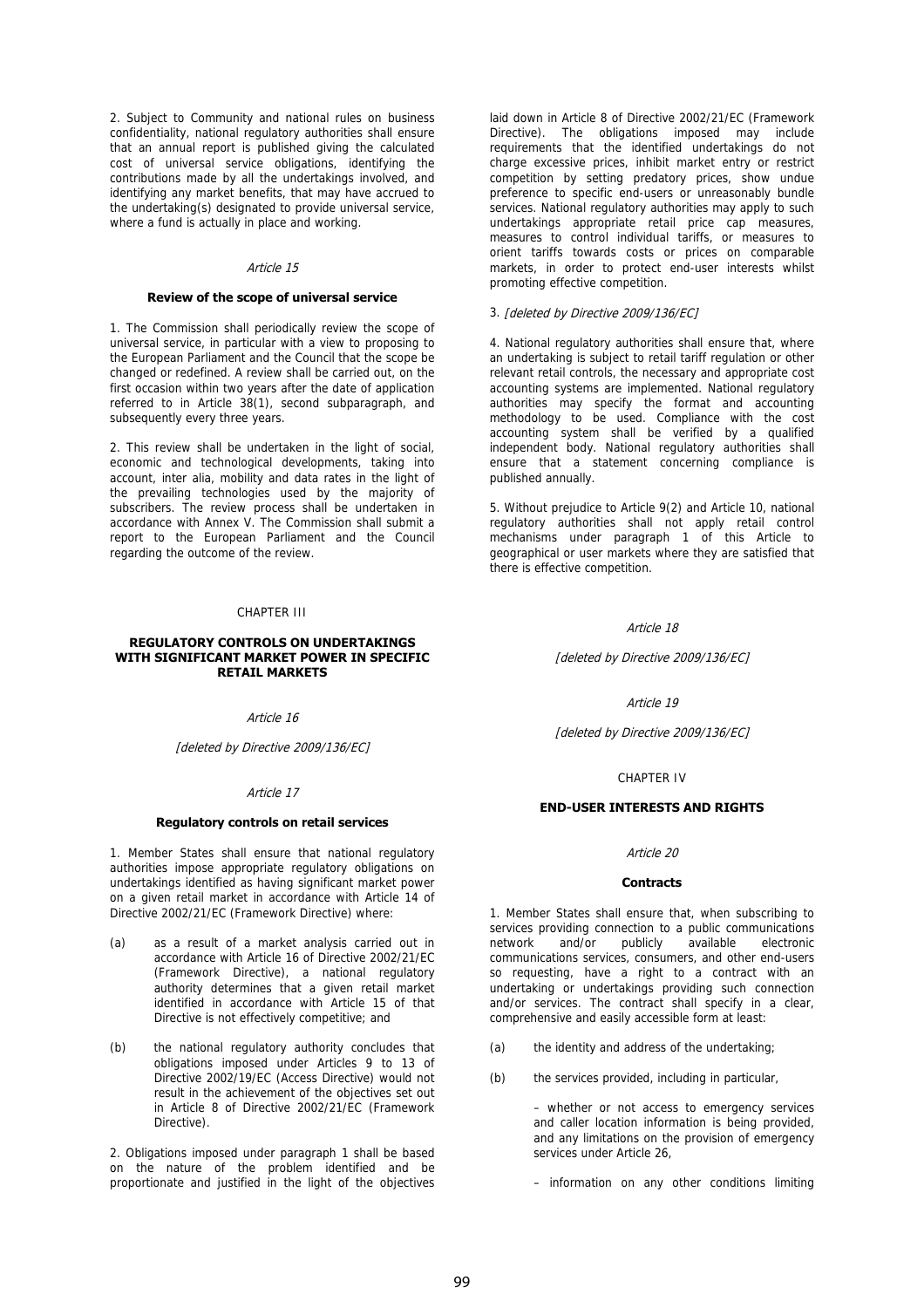access to and/or use of services and applications, where such conditions are permitted under national law in accordance with Community law,

– the minimum service quality levels offered, namely the time for the initial connection and, where appropriate, other quality of service parameters, as defined by the national regulatory authorities,

– information on any procedures put in place by the undertaking to measure and shape traffic so as to avoid filling or overfilling a network link, and information on how those procedures could impact on service quality,

– the types of maintenance service offered and customer support services provided, as well as the means of contacting these services,

– any restrictions imposed by the provider on the use of terminal equipment supplied;

- (c) where an obligation exists under Article 25, the subscriber's options as to whether or not to include his or her personal data in a directory, and the data concerned;
- (d) details of prices and tariffs, the means by which up-to-date information on all applicable tariffs and maintenance charges may be obtained, payment methods offered and any differences in costs due to payment method;
- (e) the duration of the contract and the conditions for renewal and termination of services and of the contract, including:

– any minimum usage or duration required to benefit from promotional terms,

– any charges related to portability of numbers and other identifiers,

– any charges due on termination of the contract, including any cost recovery with respect to terminal equipment;

- (f) any compensation and the refund arrangements which apply if contracted service quality levels are not met;
- (g) the means of initiating procedures for the settlement of disputes in accordance with Article 34;
- (h) the type of action that might be taken by the undertaking in reaction to security or integrity incidents or threats and vulnerabilities.

Member States may also require that the contract include any information which may be provided by the relevant public authorities for this purpose on the use of electronic communications networks and services to engage in unlawful activities or to disseminate harmful content, and on the means of protection against risks to personal security, privacy and personal data, referred to in Article 21(4) and relevant to the service provided.

2. Member States shall ensure that subscribers have a right to withdraw from their contract without penalty upon notice of modification to the contractual conditions proposed by the undertakings providing electronic communications networks and/or services. Subscribers shall be given adequate notice, not shorter than one month, of any such modification, and shall be informed at the same time of their right to withdraw, without penalty, from their contract if they do not accept the new conditions. Member States shall ensure that national regulatory authorities are able to specify the format of such notifications.

### Article 21

## **Transparency and publication of information**

1. Member States shall ensure that national regulatory authorities are able to oblige undertakings providing public electronic communications networks and/or publicly available electronic communications services to publish transparent, comparable, adequate and up-to-date information on applicable prices and tariffs, on any charges due on termination of a contract and on standard terms and conditions in respect of access to, and use of services provided by them to end-users and consumers in accordance with Annex II. Such information shall be published in a clear, comprehensive and easily accessible form. National regulatory authorities may specify additional requirements regarding the form in which such information is to be published .

2. National regulatory authorities shall encourage the provision of comparable information to enable end-users and consumers to make an independent evaluation of the cost of alternative usage patterns, for instance by means of interactive guides or similar techniques. Where such facilities are not available on the market free of charge or at a reasonable price, Member States shall ensure that national regulatory authorities are able to make such guides or techniques available themselves or through third party procurement. Third parties shall have a right to use, free of charge, the information published by undertakings providing electronic communications networks and/or publicly available electronic communications services for the purposes of selling or making available such interactive guides or similar techniques.

3. Member States shall ensure that national regulatory authorities are able to oblige undertakings providing public electronic communications networks and/or publicly available electronic communications services to inter alia:

- (a) provide applicable tariff information to subscribers regarding any number or service subject to particular pricing conditions; with respect to individual categories of services, national regulatory authorities may require such information to be provided immediately prior to connecting the call;
- (b) inform subscribers of any change to access to emergency services or caller location information in the service to which they have subscribed;
- (c) inform subscribers of any change to conditions limiting access to and/or use of services and applications, where such conditions are permitted under national law in accordance with Community law;
- (d) provide information on any procedures put in place by the provider to measure and shape traffic so as to avoid filling or overfilling a network link, and on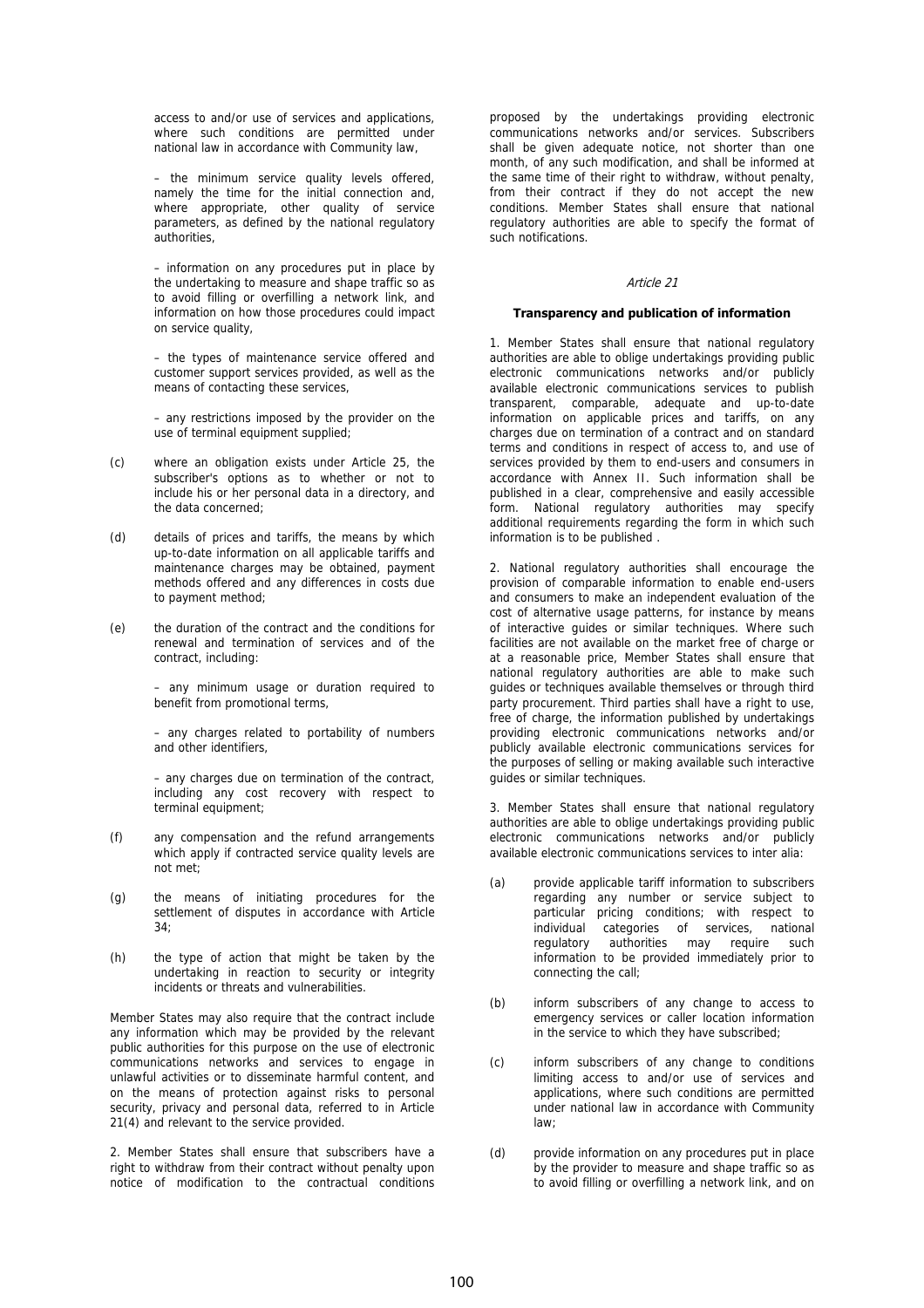how those procedures could impact on service quality;

- (e) inform subscribers of their right to determine whether or not to include their personal data in a directory, and of the types of data concerned, in accordance with Article 12 of Directive 2002/58/EC (Directive on privacy and electronic communications); and
- (f) regularly inform disabled subscribers of details of products and services designed for them.

If deemed appropriate, national regulatory authorities may promote self- or co-regulatory measures prior to imposing any obligation.

4. Member States may require that the undertakings referred to in paragraph 3 distribute public interest information free of charge to existing and new subscribers, where appropriate, by the same means as those ordinarily used by them in their communications with subscribers. In such a case, that information shall be provided by the relevant public authorities in a standardised format and shall, inter alia, cover the following topics:

- (a) the most common uses of electronic communications services to engage in unlawful activities or to disseminate harmful content, particularly where it may prejudice respect for the rights and freedoms of others, including infringements of copyright and related rights, and their legal consequences; and
- (b) the means of protection against risks to personal security, privacy and personal data when using electronic communications services.

### Article 22

## **Quality of service**

1. Member States shall ensure that national regulatory authorities are, after taking account of the views of interested parties, able to require undertakings that provide publicly available electronic communications networks and/or services to publish comparable, adequate and up-to-date information for end-users on the quality of their services and on measures taken to ensure equivalence in access for disabled end-users. That information shall, on request, be supplied to the national regulatory authority in advance of its publication.

2. National regulatory authorities may specify, inter alia, the quality of service parameters to be measured and the content, form and manner of the information to be published, including possible quality certification mechanisms, in order to ensure that end-users, including disabled end-users, have access to comprehensive, comparable, reliable and user-friendly information. Where appropriate, the parameters, definitions and measurement methods set out in Annex III may be used.

3. In order to prevent the degradation of service and the hindering or slowing down of traffic over networks, Member States shall ensure that national regulatory authorities are able to set minimum quality of service requirements on an undertaking or undertakings providing public communications networks.

National regulatory authorities shall provide the Commission, in good time before setting any such requirements, with a summary of the grounds for action, the envisaged requirements and the proposed course of action. This information shall also be made available to the Body of European Regulators for Electronic Communications (BEREC). The Commission may, having examined such information, make comments or recommendations thereupon, in particular to ensure that the envisaged requirements do not adversely affect the functioning of the internal market. National regulatory authorities shall take the utmost account of the Commission's comments or recommendations when deciding on the requirements.

## Article 23

## **Availability of services**

Member States shall take all necessary measures to ensure the fullest possible availability of publicly available telephone services provided over public communications networks in the event of catastrophic network breakdown or in cases of force majeure. Member States shall ensure that undertakings providing publicly available telephone services take all necessary measures to ensure uninterrupted access to emergency services.

### Article 23a

## **Ensuring equivalence in access and choice for disabled end-users**

1. Member States shall enable relevant national authorities to specify, where appropriate, requirements to be met by undertakings providing publicly available electronic communication services to ensure that disabled end-users:

- (a) have access to electronic communications services equivalent to that enjoyed by the majority of endusers; and
- (b) benefit from the choice of undertakings and services available to the majority of end-users.

2. In order to be able to adopt and implement specific arrangements for disabled end-users, Member States shall encourage the availability of terminal equipment offering the necessary services and functions.

# Article 24

# **Interoperability of consumer digital television equipment**

In accordance with the provisions of Annex VI, Member States shall ensure the interoperability of the consumer digital television equipment referred to therein.

#### Article 25

## **Telephone directory enquiry services**

1. Member States shall ensure that subscribers to publicly available telephone services have the right to have an entry in the publicly available directory referred to in Article 5(1)(a) and to have their information made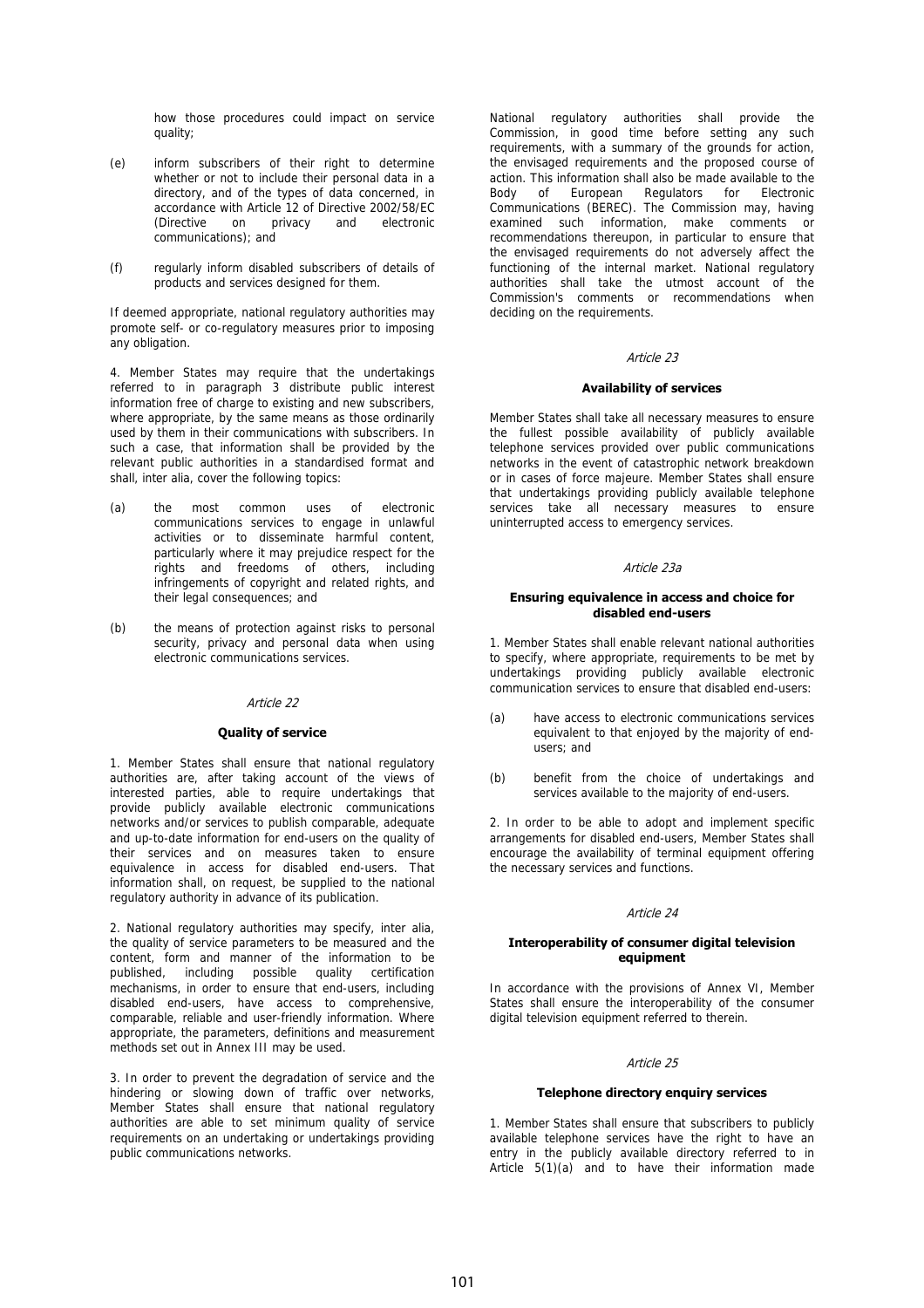available to providers of directory enquiry services and/or directories in accordance with paragraph 2.

2. Member States shall ensure that all undertakings which assign telephone numbers to subscribers meet all reasonable requests to make available, for the purposes of the provision of publicly available directory enquiry services and directories, the relevant information in an agreed format on terms which are fair, objective, cost oriented and non-discriminatory.

3. Member States shall ensure that all end-users provided with a publicly available telephone service can access directory enquiry services. National regulatory authorities shall be able to impose obligations and conditions on undertakings that control access of end-users for the provision of directory enquiry services in accordance with the provisions of Article 5 of Directive 2002/19/EC (Access Directive). Such obligations and conditions shall be objective, equitable, non-discriminatory and transparent.

4. Member States shall not maintain any regulatory restrictions which prevent end-users in one Member State from accessing directly the directory enquiry service in another Member State by voice call or SMS, and shall take measures to ensure such access in accordance with Article 28.

5. Paragraphs 1 to 4 shall apply subject to the requirements of Community legislation on the protection of personal data and privacy and, in particular, Article 12 of Directive 2002/58/EC (Directive on privacy and electronic communications).

#### Article 26

#### **Emergency services and the single European emergency call number**

1. Member States shall ensure that all end-users of the service referred to in paragraph 2, including users of public pay telephones, are able to call the emergency services free of charge and without having to use any means of payment, by using the single European emergency call number "112" and any national emergency call number specified by Member States.

2. Member States, in consultation with national regulatory authorities, emergency services and providers, shall ensure that undertakings providing end-users with an electronic communications service for originating national calls to a number or numbers in a national telephone numbering plan provide access to emergency services.

3. Member States shall ensure that calls to the single European emergency call number "112" are appropriately answered and handled in the manner best suited to the national organisation of emergency systems. Such calls shall be answered and handled at least as expeditiously and effectively as calls to the national emergency number or numbers, where these continue to be in use.

4. Member States shall ensure that access for disabled end-users to emergency services is equivalent to that enjoyed by other end-users. Measures taken to ensure that disabled end-users are able to access emergency services whilst travelling in other Member States shall be based to the greatest extent possible on European standards or specifications published in accordance with the provisions of Article 17 of Directive 2002/21/EC (Framework Directive), and they shall not prevent Member

States from adopting additional requirements in order to pursue the objectives set out in this Article.

5. Member States shall ensure that undertakings concerned make caller location information available free of charge to the authority handling emergency calls as soon as the call reaches that authority. This shall apply to all calls to the single European emergency call number "112". Member States may extend this obligation to cover calls to national emergency numbers. Competent regulatory authorities shall lay down criteria for the accuracy and reliability of the caller location information provided.

6. Member States shall ensure that citizens are adequately informed about the existence and use of the single European emergency call number "112", in particular through initiatives specifically targeting persons travelling between Member States.

7. In order to ensure effective access to "112" services in the Member States, the Commission, having consulted BEREC, may adopt technical implementing measures. However, these technical implementing measures shall be adopted without prejudice to, and shall have no impact on, the organisation of emergency services, which remains of the exclusive competence of Member States.

Those measures, designed to amend non-essential elements of this Directive by supplementing it, shall be adopted in accordance with the regulatory procedure with scrutiny referred to in Article 37(2).

#### Article 27

# **European telephone access codes**

1. Member States shall ensure that the "00" code is the standard international access code. Special arrangements for making calls between locations adjacent to one another across borders between Member States may be established or continued. End-users in the locations concerned shall be fully informed of such arrangements.

2. A legal entity, established within the Community and designated by the Commission, shall have sole responsibility for the management, including number assignment, and promotion of the European Telephony Numbering Space (ETNS). The Commission shall adopt the necessary implementing rules.

3. Member States shall ensure that all undertakings that provide publicly available telephone services allowing international calls handle all calls to and from the ETNS at rates similar to those applied for calls to and from other Member States.

### Article 27a

# **Harmonised numbers for harmonised services of social value, including the missing children hotline number**

1. Member States shall promote the specific numbers in the numbering range beginning with "116" identified by Commission Decision 2007/116/EC of 15 February 2007 on reserving the national numbering range beginning with "116" for harmonised numbers for harmonised services of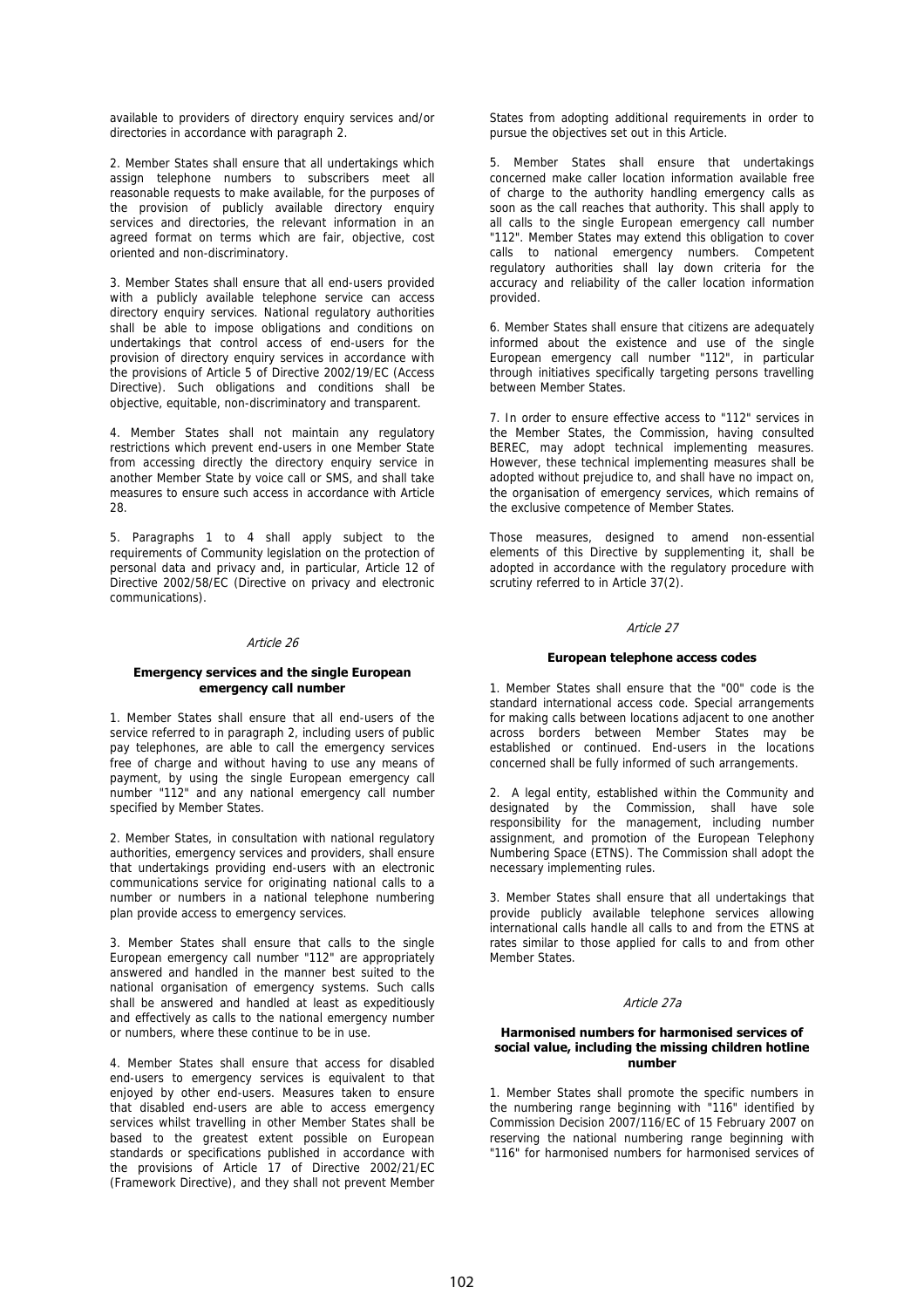social value (<sup>∗</sup> ). They shall encourage the provision within their territory of the services for which such numbers are reserved.

2. Member States shall ensure that disabled end users are able to access services provided under the "116" numbering range to the greatest extent possible. Measures taken to facilitate disabled end-users' access to such services whilst travelling in other Member States shall be based on compliance with relevant standards or specifications published in accordance with Article 17 of Directive 2002/21/EC (Framework Directive).

3. Member States shall ensure that citizens are adequately informed of the existence and use of services provided under the "116" numbering range, in particular through initiatives specifically targeting persons travelling between Member States.

4. Member States shall, in addition to measures of general applicability to all numbers in the "116" numbering range taken pursuant to paragraphs 1, 2, and 3, make every effort to ensure that citizens have access to a service operating a hotline to report cases of missing children. The hotline shall be available on the number "116000".

5. In order to ensure the effective implementation of the "116̓" numbering range, in particular the missing children hotline number "116000", in the Member States, including access for disabled end-users when travelling in other Member States, the Commission, having consulted BEREC, may adopt technical implementing measures. However, these technical implementing measures shall be adopted without prejudice to, and shall have no impact on, the organisation of these services, which remains of the exclusive competence of Member States.

Those measures, designed to amend non-essential elements of this Directive by supplementing it, shall be adopted in accordance with the regulatory procedure with scrutiny referred to in Article 37(2).

## Article 28

### **Access to numbers and services**

1. Member States shall ensure that, where technically and economically feasible, and except where a called subscriber has chosen for commercial reasons to limit access by calling parties located in specific geographical areas, relevant national authorities take all necessary steps to ensure that end users are able to:

- (a) access and use services using non-geographic numbers within the Community; and
- (b) access all numbers provided in the Community, regardless of the technology and devices used by the operator, including those in the national numbering plans of Member States, those from the ETNS and Universal International Freephone Numbers (UIFN).

2. Member States shall ensure that the relevant authorities are able to require undertakings providing public communications networks and/or publicly available electronic communications services to block, on a case-bycase basis, access to numbers or services where this is justified by reasons of fraud or misuse and to require that

l

in such cases providers of electronic communications services withhold relevant interconnection or other service revenues.

### Article 29

# **Provision of additional facilities**

1. Without prejudice to Article 10(2), Member States shall ensure that national regulatory authorities are able to require all undertakings that provide publicly available telephone services and/or access to public communications networks to make available all or part of the additional facilities listed in Part B of Annex I, subject to technical feasibility and economic viability, as well as all or part of the additional facilities listed in Part A of Annex I.

2. A Member State may decide to waive paragraph 1 in all or part of its territory if it considers, after taking into account the views of interested parties, that there is sufficient access to these facilities.

3. [deleted by Directive 2009/136/EC]

# Article 30

## **Facilitating change of provider**

1. Member States shall ensure that all subscribers with numbers from the national telephone numbering plan who so request can retain their number(s) independently of the undertaking providing the service in accordance with the provisions of Part C of Annex I.

2. National regulatory authorities shall ensure that pricing between operators and/or service providers related to the provision of number portability is cost-oriented, and that direct charges to subscribers, if any, do not act as a disincentive for subscribers against changing service provider.

3. National regulatory authorities shall not impose retail tariffs for the porting of numbers in a manner that would distort competition, such as by setting specific or common retail tariffs.

4. Porting of numbers and their subsequent activation shall be carried out within the shortest possible time. In any case, subscribers who have concluded an agreement to port a number to a new undertaking shall have that number activated within one working day.

Without prejudice to the first subparagraph, competent national authorities may establish the global process of porting of numbers, taking into account national provisions on contracts, technical feasibility and the need to maintain continuity of service to the subscriber. In any event, loss of service during the process of porting shall not exceed one working day. Competent national authorities shall also take into account, where necessary, measures ensuring that subscribers are protected throughout the switching process and are not switched to another provider against their will.

Member States shall ensure that appropriate sanctions on undertakings are provided for, including an obligation to compensate subscribers in case of delay in porting or abuse of porting by them or on their behalf.

<sup>(</sup> ∗ ) OJ L 49, 17.2.007, p. 30.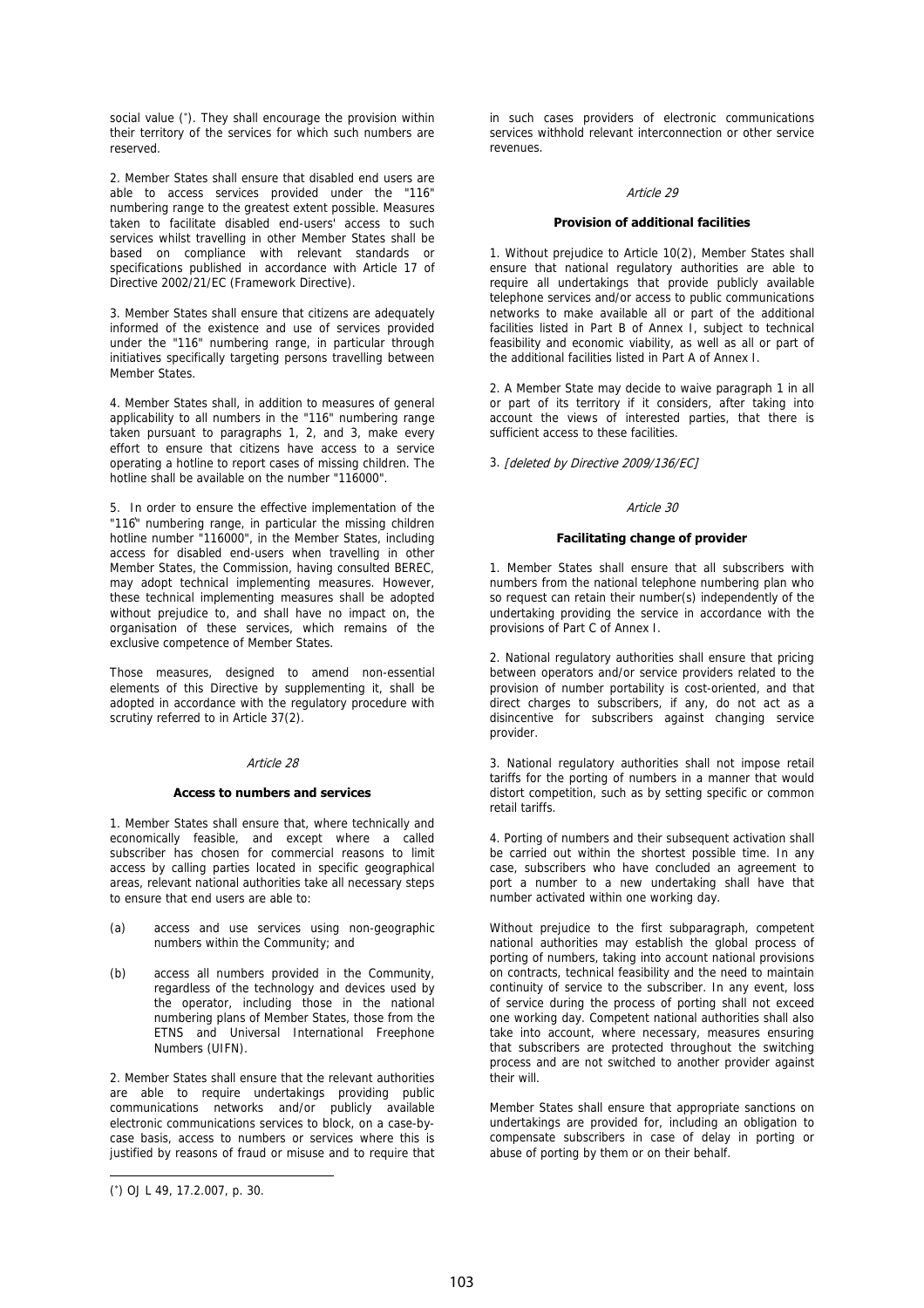5. Member States shall ensure that contracts concluded between consumers and undertakings providing electronic communications services do not mandate an initial commitment period that exceeds 24 months. Member States shall also ensure that undertakings offer users the possibility to subscribe to a contract with a maximum duration of 12 months.

6. Without prejudice to any minimum contractual period, Member States shall ensure that conditions and procedures for contract termination do not act as a disincentive against changing service provider.

# Article 31

# ̒**"Must carry" obligations**

1. Member States may impose reasonable "must carry" obligations, for the transmission of specified radio and television broadcast channels and complementary services, particularly accessibility services to enable appropriate access for disabled end-users, on undertakings under their jurisdiction providing electronic communications networks used for the distribution of radio or television broadcast channels to the public where a significant number of endusers of such networks use them as their principal means to receive radio and television broadcast channels. Such obligations shall only be imposed where they are necessary to meet general interest objectives as clearly defined by each Member State and shall be proportionate and transparent.

The obligations referred to in the first subparagraph shall be reviewed by the Member States at the latest within one year of 25 May 2011 except where Member States have carried out such a review within the previous two years.

Member States shall review "must carry" obligations on a regular basis.

2. Neither paragraph 1 of this Article nor Article 3(2) of Directive 2002/19/EC (Access Directive) shall prejudice the ability of Member States to determine appropriate remuneration, if any, in respect of measures taken in accordance with this Article while ensuring that, in similar circumstances, there is no discrimination in the treatment of undertakings providing electronic communications networks. Where remuneration is provided for, Member States shall ensure that it is applied in a proportionate and transparent manner.

### CHAPTER V

### **GENERAL AND FINAL PROVISIONS**

# Article 32

# **Additional mandatory services**

Member States may decide to make additional services, apart from services within the universal service obligations as defined in Chapter II, publicly available in its own territory but, in such circumstances, no compensation mechanism involving specific undertakings may be imposed.

# Article 33

# **Consultation with interested parties**

1. Member States shall ensure as far as appropriate that national regulatory authorities take account of the views of end-users, consumers (including, in particular, disabled consumers), manufacturers and undertakings that provide electronic communications networks and/or services on issues related to all end-user and consumer rights concerning publicly available electronic communications services, in particular where they have a significant impact on the market.

In particular, Member States shall ensure that national regulatory authorities establish a consultation mechanism ensuring that in their decisions on issues related to enduser and consumer rights concerning publicly available electronic communications services, due consideration is given to consumer interests in electronic communications.

2. Where appropriate, interested parties may develop, with the guidance of national regulatory authorities, mechanisms, involving consumers, user groups and service providers, to improve the general quality of service provision by, inter alia, developing and monitoring codes of conduct and operating standards.

3. Without prejudice to national rules in conformity with Community law promoting cultural and media policy objectives, such as cultural and linguistic diversity and media pluralism, national regulatory authorities and other relevant authorities may promote cooperation between undertakings providing electronic communications networks and/or services and sectors interested in the promotion of lawful content in electronic communication networks and services. That cooperation may also include coordination of the public interest information to be provided pursuant to Article 21(4) and the second subparagraph of Article 20(1).

# Article 34

### **Out-of-court dispute resolution**

1. Member States shall ensure that transparent, nondiscriminatory, simple and inexpensive out-of-court procedures are available for dealing with unresolved disputes between consumers and undertakings providing electronic communications networks and/or services arising under this Directive and relating to the contractual conditions and/or performance of contracts concerning the supply of those networks and/or services. Member States shall adopt measures to ensure that such procedures enable disputes to be settled fairly and promptly and may, where warranted, adopt a system of reimbursement and/or compensation. Such procedures shall enable disputes to be settled impartially and shall not deprive the consumer of the legal protection afforded by national law. Member States may extend these obligations to cover disputes involving other end-users.

2. Member States shall ensure that their legislation does not hamper the establishment of complaints offices and the provision of on-line services at the appropriate territorial level to facilitate access to dispute resolution by consumers and end-users.

3. Where such disputes involve parties in different Member States, Member States shall coordinate their efforts with a view to bringing about a resolution of the dispute.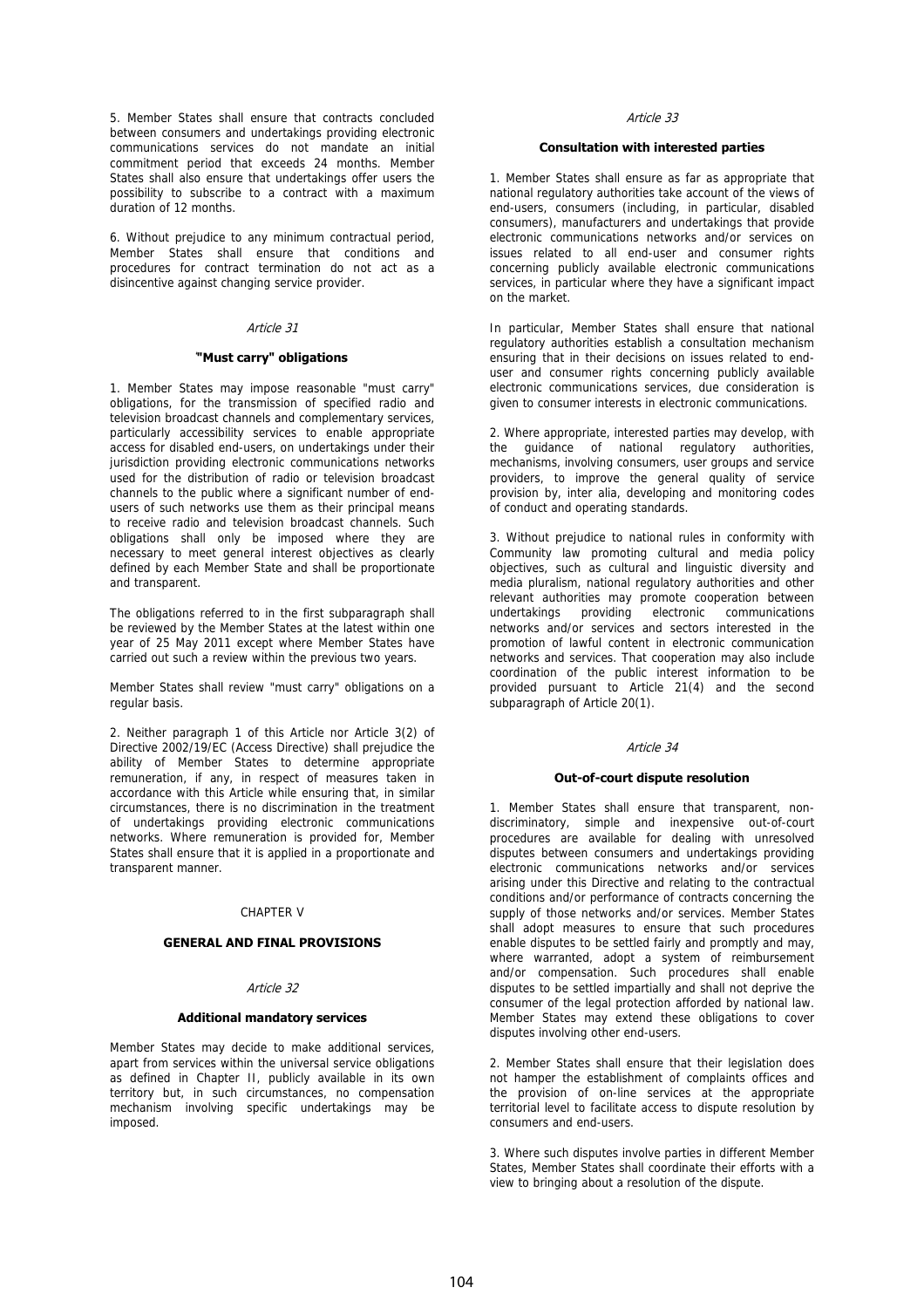4. This Article is without prejudice to national court procedures.

#### Article 35

### **Adaptation of annexes**

Measures designed to amend non-essential elements of this Directive and necessary to adapt Annexes I, II, III, and VI to technological developments or changes in market demand shall be adopted by the Commission in accordance with the regulatory procedure with scrutiny referred to in Article 37(2).

### Article 36

## **Notification, monitoring and review procedures**

1. National regulatory authorities shall notify to the Commission by at the latest the date of application referred to in Article 38(1), second subparagraph, and immediately in the event of any change thereafter in the names of undertakings designated as having universal service obligations under Article 8(1).

The Commission shall make the information available in a readily accessible form, and shall distribute it to the Communications Committee referred to in Article 37.

2. National regulatory authorities shall notify to the Commission the universal service obligations imposed upon undertakings designated as having universal service obligations. Any changes affecting these obligations or of the undertakings affected under the provisions of this Directive shall be notified to the Commission without delay.

3. The Commission shall periodically review the functioning of this Directive and report to the European Parliament and to the Council, on the first occasion not later than three years after the date of application referred to in Article 38(1), second subparagraph. The Member States and national regulatory authorities shall supply the necessary information to the Commission for this purpose.

## Article 37

## **Committee procedure**

1. The Commission shall be assisted by the Communications Committee set up under Article 22 of Directive 2002/21/EC (Framework Directive).

2. Where reference is made to this paragraph, Article 5a(1) to (4) and Article 7 of Decision 1999/468/EC shall apply, having regard to the provisions of Article 8 thereof.

## Article 38

## **Transposition**

1. Member States shall adopt and publish the laws, regulations and administrative provisions necessary to comply with this Directive by 24 July 2003 at the latest. They shall forthwith inform the Commission thereof.

They shall apply those measures from 25 July 2003.

2. When Member States adopt these measures, they shall contain a reference to this Directive or be accompanied by such a reference on the occasion of their official publication. The methods of making such a reference shall be laid down by the Member States.

3. Member States shall communicate to the Commission the text of the provisions of national law which they adopt in the field governed by this Directive and of any subsequent modifications to those provisions.

# Article 39

### **Entry into force**

This Directive shall enter into force on the day of its publication in the Official Journal of the European **Communities** 

# Article 40

#### **Addressees**

This Directive is addressed to the Member States.

Done at Brussels, 7 March 2002.

| For the European Parliament | For the Council |
|-----------------------------|-----------------|
| The President               | The President   |
| P. Cox                      | J. C. Aparicio  |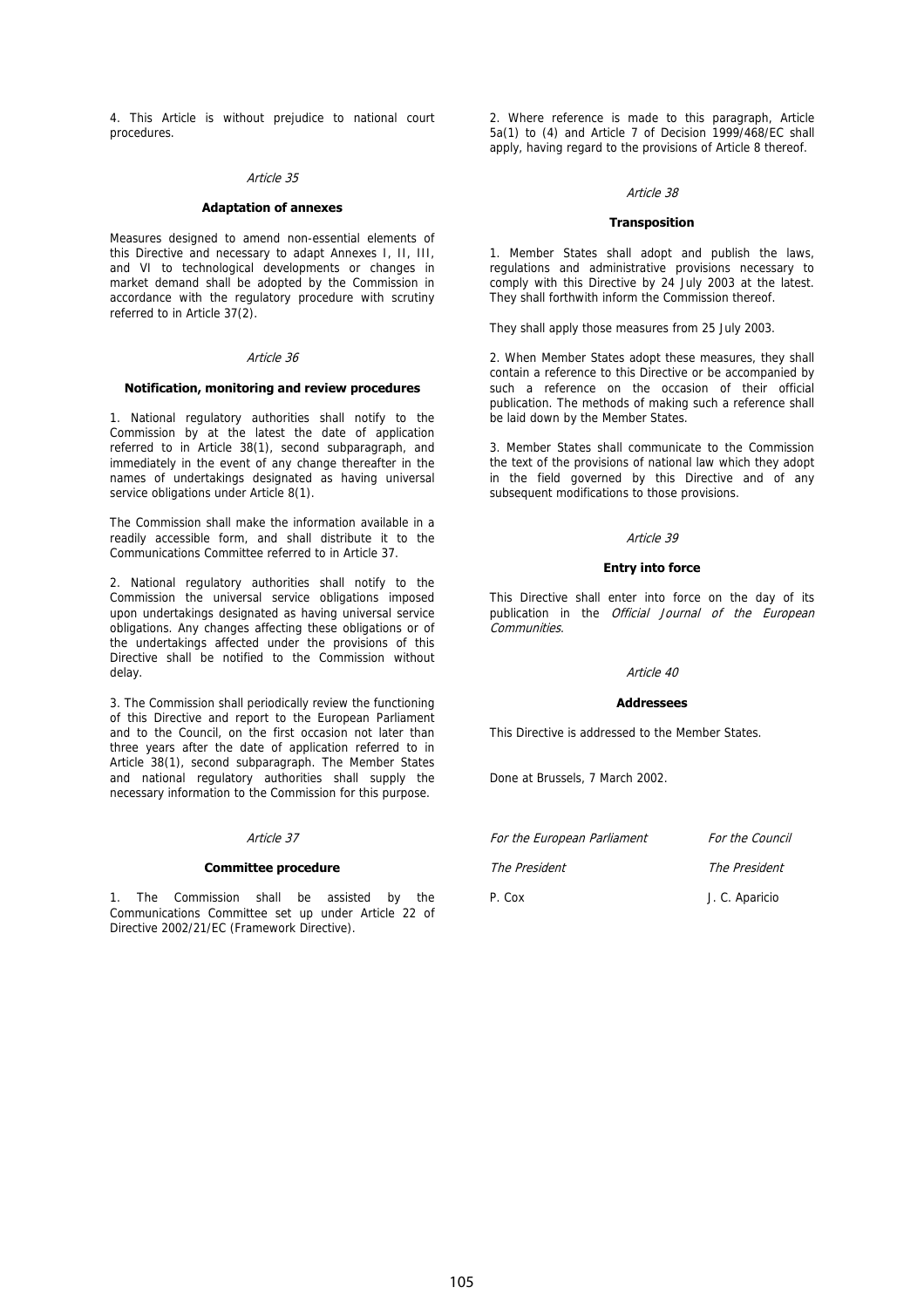# ANNEX I

# **DESCRIPTION OF FACILITIES AND SERVICES REFERRED TO IN ARTICLE 10 (CONTROL OF EXPENDITURE), ARTICLE 29 (ADDITIONAL FACILITIES) AND ARTICLE 30 (FACILITATING CHANGE OF PROVIDER)**

# **Part A: Facilities and services referred to in Article 10**

(a) Itemised billing

Member States are to ensure that national regulatory authorities, subject to the requirements of relevant legislation on the protection of personal data and privacy, may lay down the basic level of itemised bills which are to be provided by undertakings to subscribers free of charge in order that they can:

- (i) allow verification and control of the charges incurred in using the public communications network at a fixed location and/or related publicly available telephone services; and
- (ii) adequately monitor their usage and expenditure and thereby exercise a reasonable degree of control over their bills.

Where appropriate, additional levels of detail may be offered to subscribers at reasonable tariffs or at no charge.

Calls which are free of charge to the calling subscriber, including calls to helplines, are not to be identified in the calling subscriber's itemised bill.

(b) Selective barring for outgoing calls or premium SMS or MMS, or, where technically feasible, other kinds of similar applications, free of charge

i.e. the facility whereby the subscriber can, on request to the designated undertaking that provides telephone services, bar outgoing calls or premium SMS or MMS or other kinds of similar applications of defined types or to defined types of numbers free of charge.

(c) Pre-payment systems

Member States are to ensure that national regulatory authorities may require designated undertakings to provide means for consumers to pay for access to the public communications network and use of publicly available telephone services on pre-paid terms.

(d) Phased payment of connection fees

Member States are to ensure that national regulatory authorities may require designated undertakings to allow consumers to pay for connection to the public communications network on the basis of payments phased over time.

(e) Non-payment of bills

Member States are to authorise specified measures, which are to be proportionate, non discriminatory and published, to cover non payment of telephone bills issued by undertakings. These measures are to ensure that due warning of any consequent service interruption or disconnection is given to the subscriber beforehand. Except in cases of fraud, persistent late payment or non payment, these measures are to ensure, as far as is technically feasible that any service interruption is confined to the service concerned. Disconnection for non payment of bills should take place only after due warning is given to the subscriber. Member States may allow a period of limited service prior to complete disconnection, during which only calls that do not incur a charge to the subscriber (e.g. "112" calls) are permitted.

(f) Tariff advice

i.e. the facility whereby subscribers may request the undertaking to provide information regarding alternative lower-cost tariffs, if available.

(g) Cost control

i.e. the facility whereby undertakings offer other means, if determined to be appropriate by national regulatory authorities, to control the costs of publicly available telephone services, including free-of-charge alerts to consumers in case of abnormal or excessive consumption patterns.

### **Part B: Facilities referred to in Article 29**

(a) Tone dialling or DTMF (dual-tone multi-frequency operation)

i.e. the public communications network and/or publicly available telephone services supports the use of DTMF tones as defined in ETSI ETR 207 for end-to-end signalling throughout the network both within a Member State and between Member States.

(b) Calling-line identification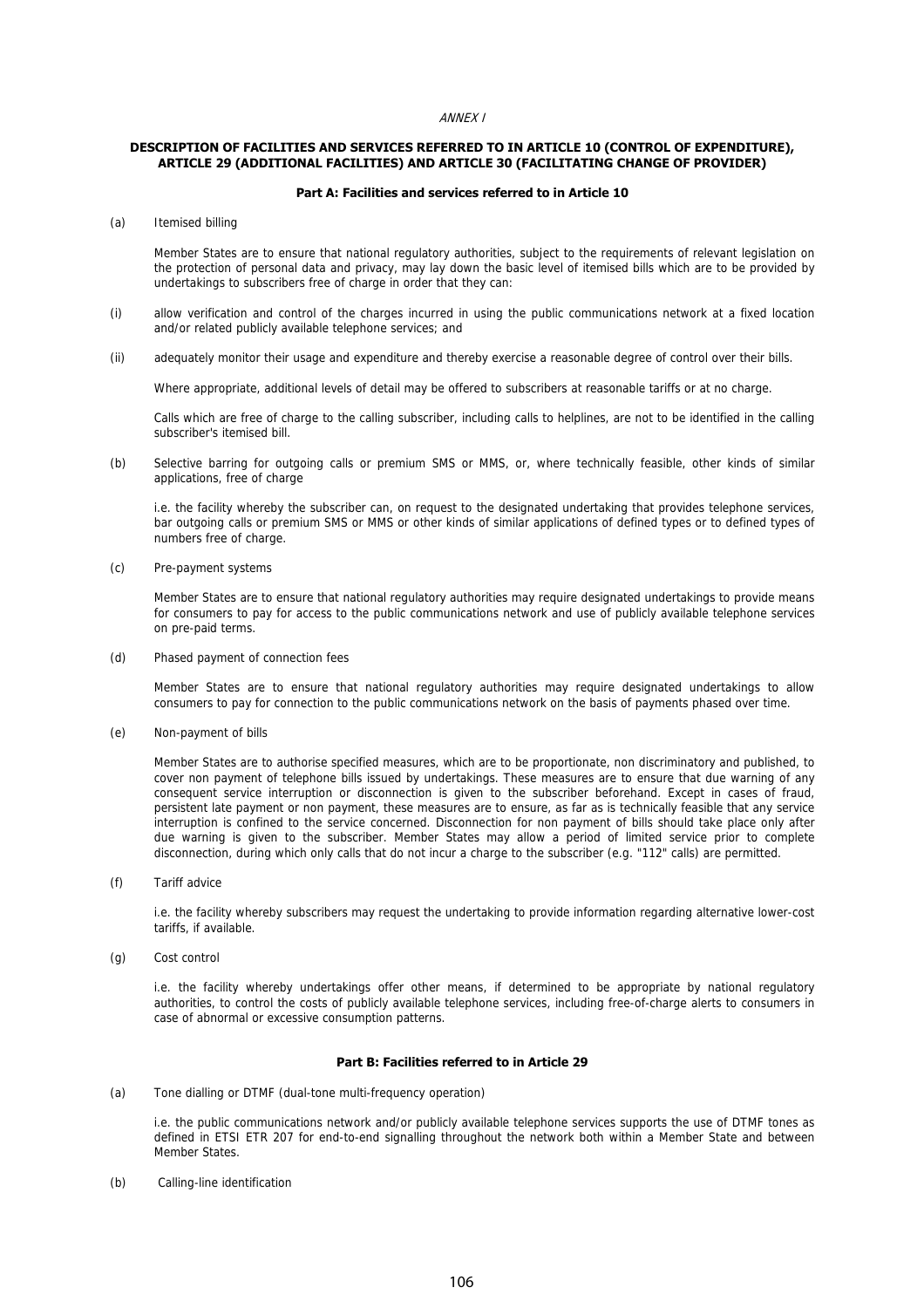i.e. the calling party's number is presented to the called party prior to the call being established.

This facility should be provided in accordance with relevant legislation on protection of personal data and privacy, in particular Directive 2002/58/EC (Directive on privacy and electronic communications). To the extent technically feasible, operators should provide data and signals to facilitate the offering of calling-line identity and tone dialling across Member State boundaries.

## **Part C: Implementation of the number portability provisions referred to in Article 30**

The requirement that all subscribers with numbers from the national numbering plan, who so request can retain their number(s) independently of the undertaking providing the service shall apply:

- (a) in the case of geographic numbers, at a specific location; and
- (b) in the case of non-geographic numbers, at any location.

This Part does not apply to the porting of numbers between networks providing services at a fixed location and mobile networks.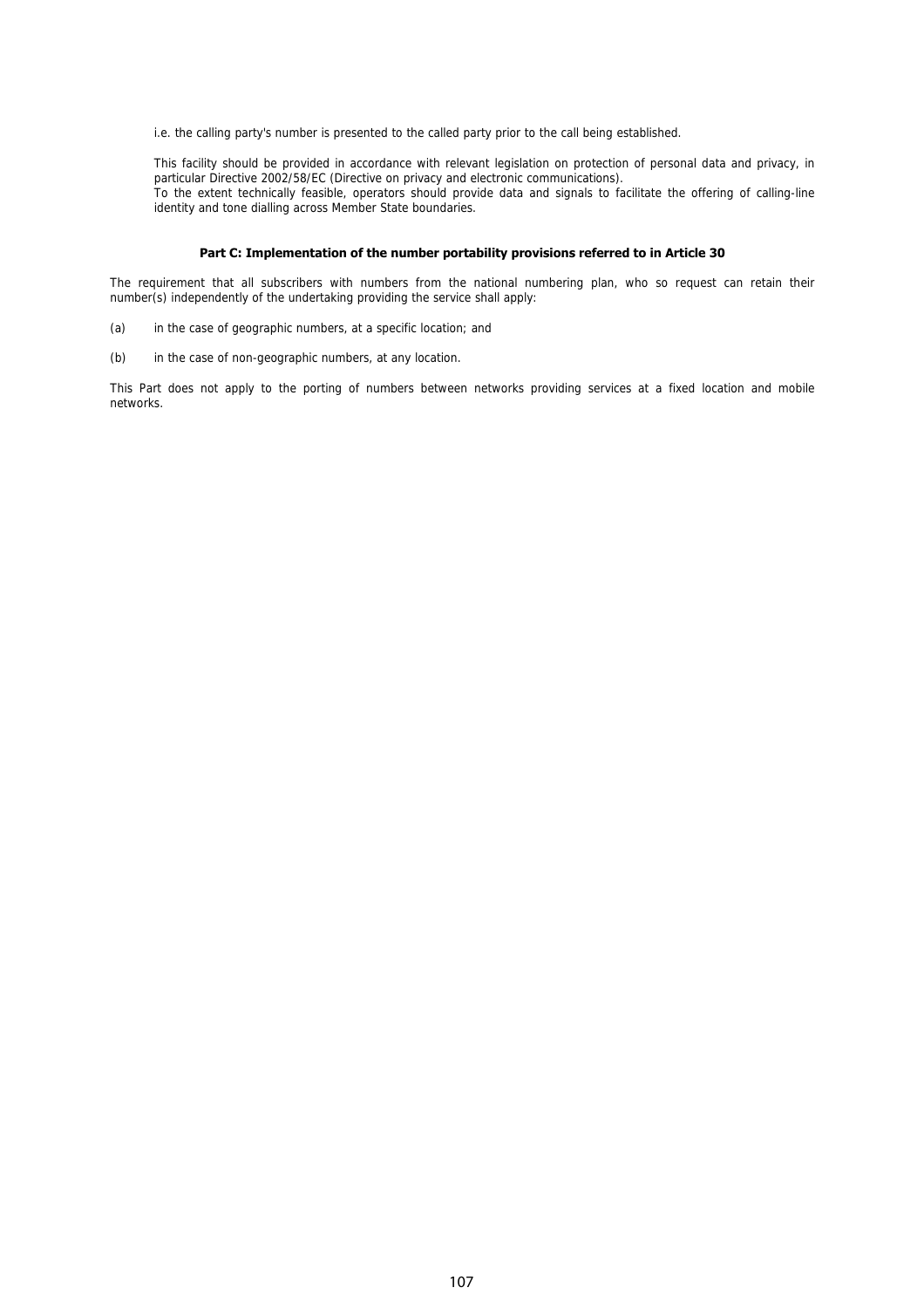# ANNEX II

# **INFORMATION TO BE PUBLISHED IN ACCORDANCE WITH ARTICLE 21 (TRANSPARENCY AND PUBLICATION OF INFORMATION)**

The national regulatory authority has a responsibility to ensure that the information in this Annex is published, in accordance with Article 21. It is for the national regulatory authority to decide which information is to be published by the undertakings providing public communications networks and/or publicly available telephone services and which information is to be published by the national regulatory authority itself, so as to ensure that consumers are able to make informed choices.

1. Name(s) and address(es) of undertaking(s)

i.e. names and head office addresses of undertakings providing public communications networks and/or publicly available telephone services.

- 2. Description of services offered
- 2.1. Scope of services offered
- 2.2. Standard tariffs indicating the services provided and the content of each tariff element (e.g. charges for access, all types of usage charges, maintenance charges), and including details of standard discounts applied and special and targeted tariff schemes and any additional charges, as well as costs with respect to terminal equipment.
- 2.3. Compensation/refund policy, including specific details of any compensation/refund schemes offered.
- 2.4. Types of maintenance service offered.
- 2.5. Standard contract conditions, including any minimum contractual period, termination of the contract and procedures and direct charges related to the portability of numbers and other identifiers, if relevant.
- 3. Dispute settlement mechanisms, including those developed by the undertaking.
- 4. Information about rights as regards universal service, including, where appropriate, the facilities and services mentioned in Annex I.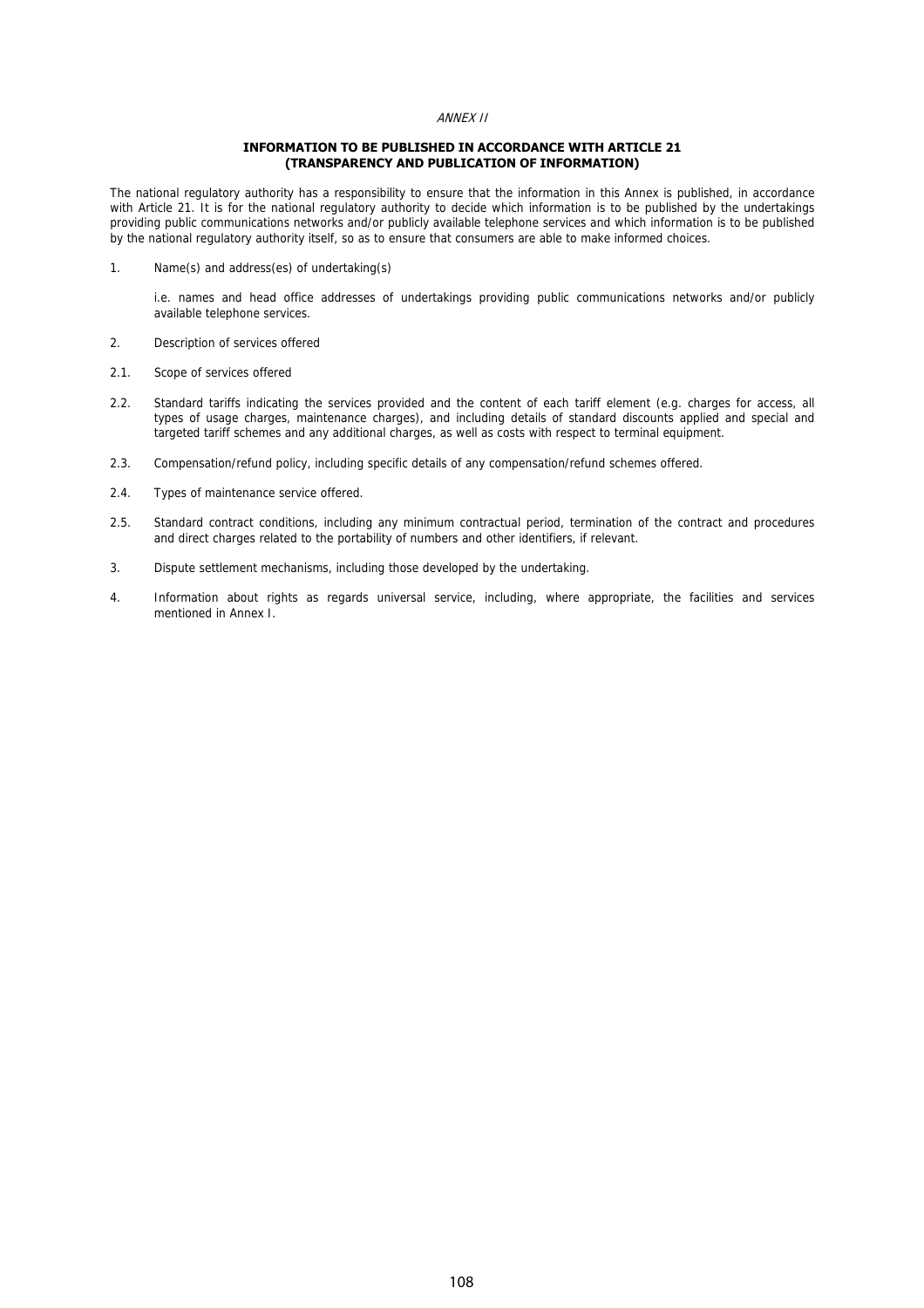# ANNEX III

# **QUALITY OF SERVICE PARAMETERS**

# **Quality-of-Service Parameters, Definitions and Measurement Methods referred to in Articles 11 and 22**

For undertakings providing access to a public communications network

| PARAMETER<br>(Note 1)              | <b>DEFINITION</b> | MEASUREMENT METHOD |
|------------------------------------|-------------------|--------------------|
| Supply time for initial connection | FTSI FG 202 057   | FTSI FG 202 057    |
| Fault rate per access line         | FTSI FG 202 057   | FTSI FG 202 057    |
| Fault repair time                  | FTSI FG 202 057   | FTSI FG 202 057    |

For undertakings providing a publicly available telephone service

| Call set up time<br>(Note 2)                                                         | ETSI EG 202 057 | ETSI EG 202 057 |  |
|--------------------------------------------------------------------------------------|-----------------|-----------------|--|
| directory<br>times<br>for<br>Response<br>enquiry services                            | ETSI EG 202 057 | ETSI EG 202 057 |  |
| Proportion of coin and<br>card<br>operated public pay-telephones in<br>working order | ETSI EG 202 057 | ETSI EG 202 057 |  |
| Bill correctness complaints                                                          | ETSI EG 202 057 | ETSI EG 202 057 |  |
| Unsuccessful call ratio<br>(Note 2)                                                  | ETSI EG 202 057 | ETSI EG 202 057 |  |
| Version number of ETSI EG 202 057-1 is 1.3.1 (July 2008)                             |                 |                 |  |

Note 1

Parameters should allow for performance to be analysed at a regional level (i.e. no less than level 2 in the Nomenclature of Territorial Units for Statistics (NUTS) established by Eurostat).

# Note 2

Member States may decide not to require up-to-date information concerning the performance for these two parameters to be kept if evidence is available to show that performance in these two areas is satisfactory.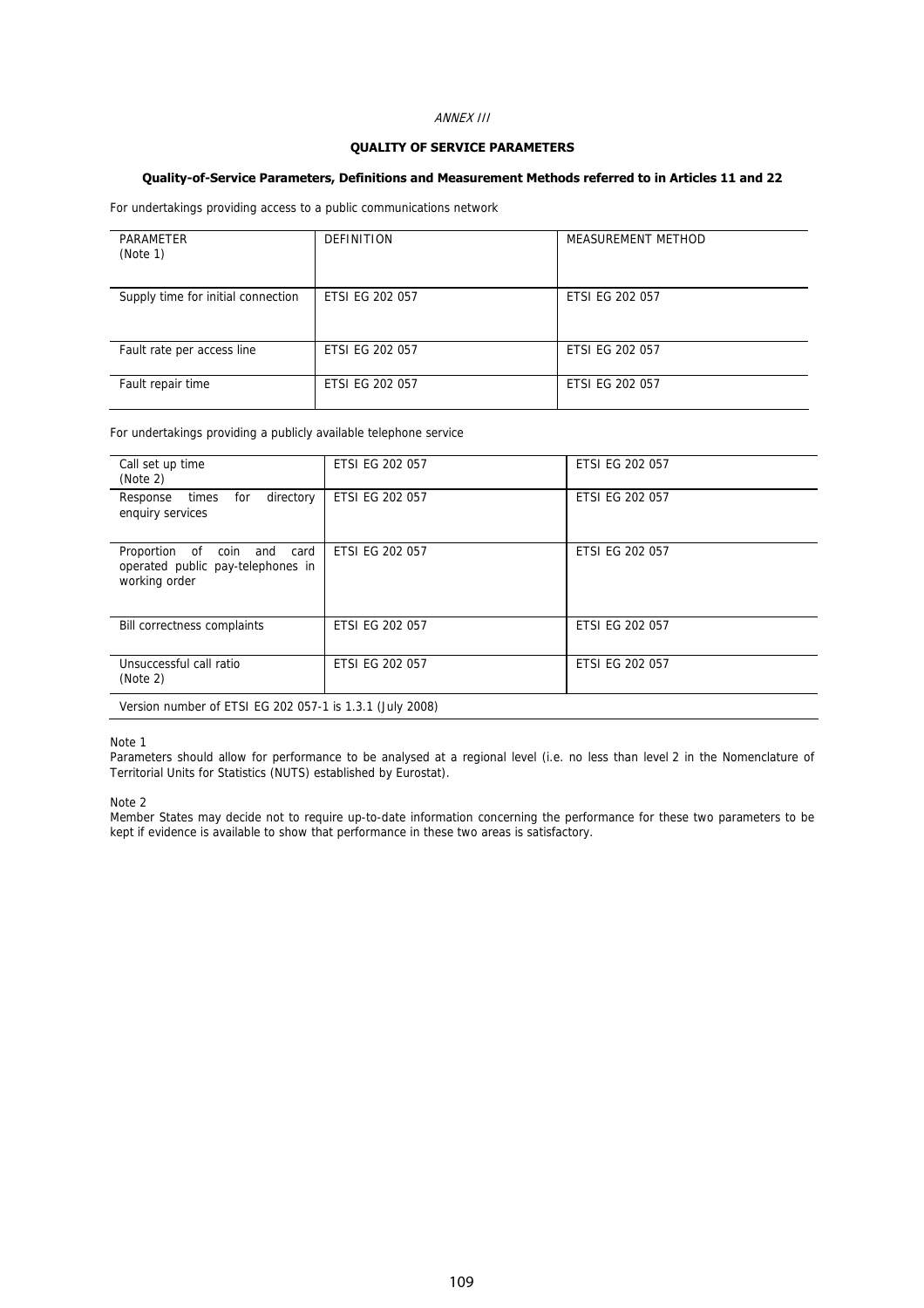# ANNEX IV

# **CALCULATING THE NET COST, IF ANY, OF UNIVERSAL SERVICE OBLIGATIONS AND ESTABLISHING ANY RECOVERY OR SHARING MECHANISM IN ACCORDANCE WITH ARTICLES 12 AND 13**

### **Part A: Calculation of net cost**

Universal service obligations refer to those obligations placed upon an undertaking by a Member State which concern the provision of a network and service throughout a specified geographical area, including, where required, averaged prices in that geographical area for the provision of that service or provision of specific tariff options for consumers with low incomes or with special social needs.

National regulatory authorities are to consider all means to ensure appropriate incentives for undertakings (designated or not) to provide universal service obligations cost efficiently. In undertaking a calculation exercise, the net cost of universal service obligations is to be calculated as the difference between the net cost for a designated undertaking of operating with the universal service obligations and operating without the universal service obligations. This applies whether the network in a particular Member State is fully developed or is still undergoing development and expansion. Due attention is to be given to correctly assessing the costs that any designated undertaking would have chosen to avoid had there been no universal service obligation. The net cost calculation should assess the benefits, including intangible benefits, to the universal service operator.

The calculation is to be based upon the costs attributable to:

- (i) elements of the identified services which can only be provided at a loss or provided under cost conditions falling outside normal commercial standards. This category may include service elements such as access to emergency telephone services, provision of certain public pay telephones, provision of certain services or equipment for disabled people, etc;
- (ii) specific end-users or groups of end-users who, taking into account the cost of providing the specified network and service, the revenue generated and any geographical averaging of prices imposed by the Member State, can only be served at a loss or under cost conditions falling outside normal commercial standards.

This category includes those end-users or groups of end-users which would not be served by a commercial operator which did not have an obligation to provide universal service.

The calculation of the net cost of specific aspects of universal service obligations is to be made separately and so as to avoid the double counting of any direct or indirect benefits and costs. The overall net cost of universal service obligations to any undertaking is to be calculated as the sum of the net costs arising from the specific components of universal service obligations, taking account of any intangible benefits. The responsibility for verifying the net cost lies with the national regulatory authority.

# **Part B: Recovery of any net costs of universal service obligations**

The recovery or financing of any net costs of universal service obligations requires designated undertakings with universal service obligations to be compensated for the services they provide under non-commercial conditions. Because such a compensation involves financial transfers, Member States are to ensure that these are undertaken in an objective, transparent, non-discriminatory and proportionate manner. This means that the transfers result in the least distortion to competition and to user demand.

In accordance with Article 13(3), a sharing mechanism based on a fund should use a transparent and neutral means for collecting contributions that avoids the danger of a double imposition of contributions falling on both outputs and inputs of undertakings.

The independent body administering the fund is to be responsible for collecting contributions from undertakings which are assessed as liable to contribute to the net cost of universal service obligations in the Member State and is to oversee the transfer of sums due and/or administrative payments to the undertakings entitled to receive payments from the fund.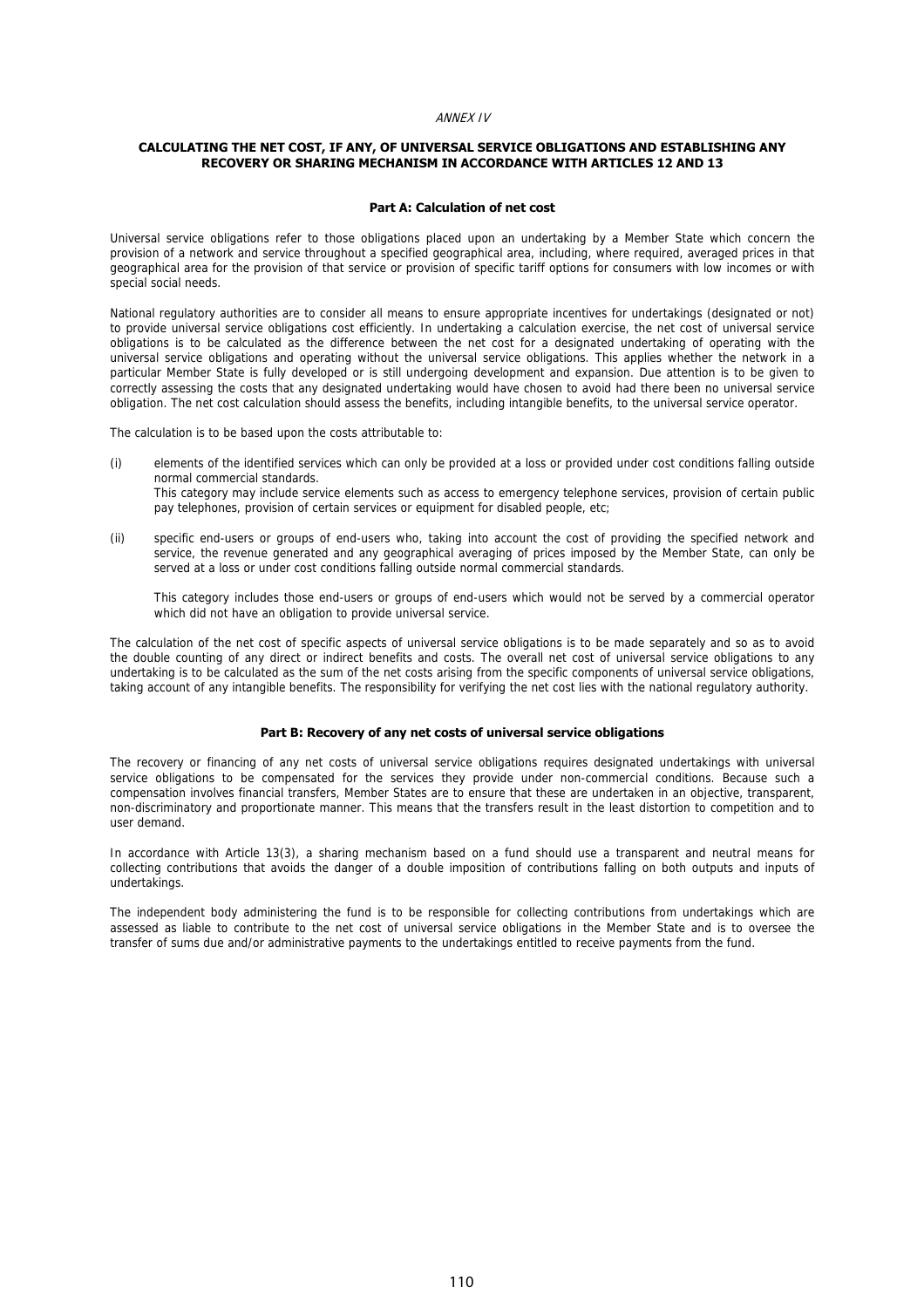## ANNEX V

# **PROCESS FOR REVIEWING THE SCOPE OF UNIVERSAL SERVICE IN ACCORDANCE WITH ARTICLE 15**

In considering whether a review of the scope of universal service obligations should be undertaken, the Commission is to take into consideration the following elements:

- social and market developments in terms of the services used by consumers,
- social and market developments in terms of the availability and choice of services to consumers,
- technological developments in terms of the way services are provided to consumers.

In considering whether the scope of universal service obligations be changed or redefined, the Commission is to take into consideration the following elements:

- are specific services available to and used by a majority of consumers and does the lack of availability or non-use by a minority of consumers result in social exclusion, and
- does the availability and use of specific services convey a general net benefit to all consumers such that public intervention is warranted in circumstances where the specific services are not provided to the public under normal commercial circumstances?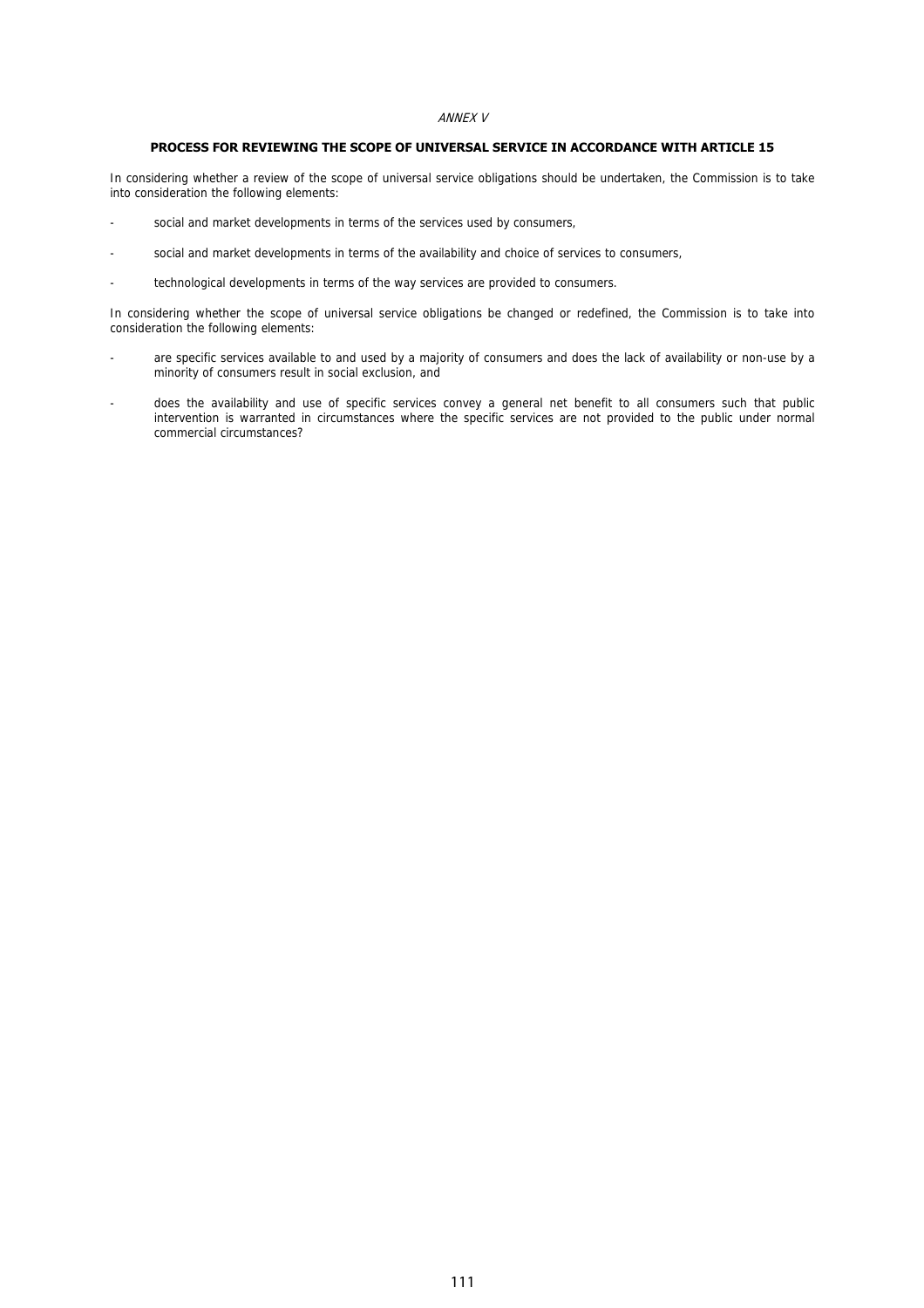# ANNEX VI

# **INTEROPERABILITY OF DIGITAL CONSUMER EQUIPMENT REFERRED TO IN ARTICLE 24**

# 1. Common scrambling algorithm and free-to-air reception

All consumer equipment intended for the reception of conventional digital television signals (i.e. broadcasting via terrestrial, cable or satellite transmission which is primarily intended for fixed reception, such as DVB-T, DVB-C or DVB-S), for sale or rent or otherwise made available in the Community, capable of descrambling digital television signals, is to possess the capability to:

– allow the descrambling of such signals according to a common European scrambling algorithm as administered by a recognised European standards organisation, currently ETSI;

– display signals that have been transmitted in the clear provided that, in the event that such equipment is rented, the renter is in compliance with the relevant rental agreement.

# 2. Interoperability for analogue and digital television sets

Any analogue television set with an integral screen of visible diagonal greater than 42 cm which is put on the market for sale or rent in the Community is to be fitted with at least one open interface socket, as standardised by a recognised European standards organisation, e.g. as given in the Cenelec EN 50 049-1:1997 standard, permitting simple connection of peripherals, especially additional decoders and digital receivers.

Any digital television set with an integral screen of visible diagonal greater than 30 cm which is put on the market for sale or rent in the Community is to be fitted with at least one open interface socket (either standardised by, or conforming to a standard adopted by, a recognised European standards organisation, or conforming to an industry-wide specification) e.g. the DVB common interface connector, permitting simple connection of peripherals, and able to pass all the elements of a digital television signal, including information relating to interactive and conditionally accessed services.